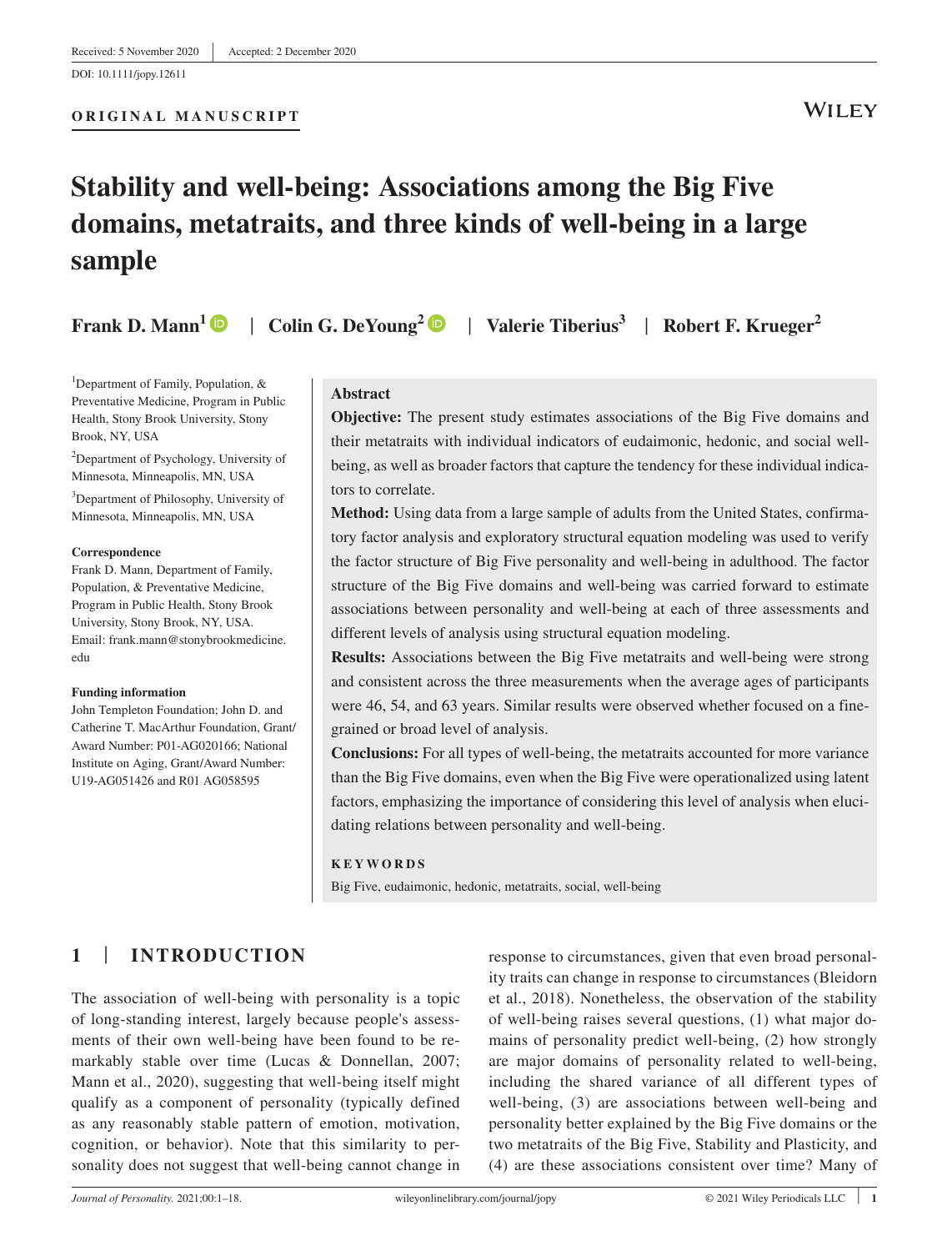these questions have been studied in previous research, but rarely have all of them been examined in a single study. The present study provides an integrated and extensive investigation of these questions, while also providing a novel perspective on the question of which level of analysis in a hierarchy of personality traits maximizes prediction of well-being by focusing on the metatraits in addition to the Big Five.

The personality traits most often studied in relation to well-being are the so-called "Big Five" or Five-Factor Model, which constitutes the most widely validated model of personality, capturing the major domains of covariation among the multitude of more specific personality traits (John et al., 2008). Although the Big Five were originally conceived as independent factors, it has been established that they show a regular pattern of intercorrelation that reveals two higher-order factors or *metatraits*, known as Alpha and Beta or Stability and Plasticity (DeYoung, 2006; DeYoung et al., 2002; Digman, 1997). Stability represents the shared variance of Agreeableness, Conscientiousness, and low Neuroticism, and Plasticity represents the shared variance of Extraversion and Openness/intellect. (Note that we will capitalize the metatraits throughout this manuscript to avoid confusing *Stability* the metatrait with temporal stability.) There are several reasons to think that the broad metatraits may be particularly relevant to well-being, which we discuss following an explanation of the different kinds of well-being that we considered in this investigation.

# **1.1** | **Three kinds of well-being**

One way in which the current study goes beyond much previous research on the links between well-being and personality is in considering multiple kinds of well-being. Well-being is unlikely to be captured adequately by a single construct or scale. Some argue that this is because well-being includes different components that must be combined together (Bishop, 2015). Others argue that it is because the concept of well-being is variable and should be understood differently depending on the context and our reasons for measuring it (Alexandrova, 2017). Still others argue that if well-being research is going to be used to inform policy, we must respect the different conceptions of well-being that are held by the individuals who are subject to these policies (Haybron & Tiberius, 2015). Whatever the explanation, it seems likely that we will understand wellbeing better if we pay attention to multiple conceptualizations and measures.

In this study, we use measures of three different broad kinds of psychological well-being. *Hedonic well-being* is defined by psychologists in terms of life satisfaction and the balance of positive relative to negative emotions, and it is typically measured using self-reports of happiness, positive and negative affect, and general satisfaction with life. *Eudaimonic well-being*, as conceived by psychologists (Keyes et al., 2002; Ryan & Deci, 2001), stems from a variety of intellectual traditions (reviewed by Ryff, 2014; Ryff & Singer, 2008), beginning with Aristotelian ethics and later incorporating psychological concepts including individuation (Jung, 1933), personal development (Erikson, 1959), and maturity (Allport, 1961). The most widely used measure of eudaimonic well-being is Ryff's (1995) multidimensional scale, which includes self-report measures of self-acceptance, environmental mastery, positive relations, purpose in life, personal growth, and autonomy. Finally, *social well-being* is centered on the quality of one's interpersonal relations, connections to community, and understanding of the world. Although related, social well-being is distinct from hedonic and eudaimonic well-being (and factor analyses indicate that Ryff's (1995) Positive Relations scale should be considered to assess this construct rather than eudaimonic well-being; Gallagher et al., 2009; Joshanloo, 2019).

Notably, despite the fact that different measures of well-being all tend to intercorrelate highly (Kashdan et al., 2008), the distinction between these three types is empirically supported by factor analytic work (Gallagher et al., 2009; Joshanloo, 2016; Joshanloo et al., 2017; Joshanloo & Jovanović, 2017; Keyes & Annas, 2009; Keyes et al., 2010; Linley et al., 2009). These three kinds of psychological well-being do not align perfectly with long-standing philosophical approaches to well-being (Bedford-Petersen et al., 2019; Tiberius, 2006). For example, eudaimonic well-being in psychological research is different from eudaimonism in philosophy because the former has to do with the subjective sense of such things as meaning in life, mastery, and autonomy, whereas the latter has to do with objective fulfillment of one's nature, which cannot, in principle, be adequately assessed by self-report. Nonetheless, the present study contributes to research on personality and well-being by using a collection of measures that captures the complexity of well-being as it has been studied in the psychological tradition.

Aggregating different measures of well-being into broad variables of eudaimonic, hedonic, and social well-being produces a meaningful taxonomy and increases the bandwidth with which each of the three constructs is assessed. Nonetheless, this aggregation involves a trade-off between bandwidth and fidelity. In other words, more fine-grained distinctions can be made in the measurement of well-being, further dividing eudaimonic, hedonic, and social well-being into their constituent parts, each of which could show distinct patterns of association with personality. Therefore, the present study not only examined the prediction of eudaimonic, hedonic, and social well-being, but also more narrowly defined measures of well-being, specifically the individual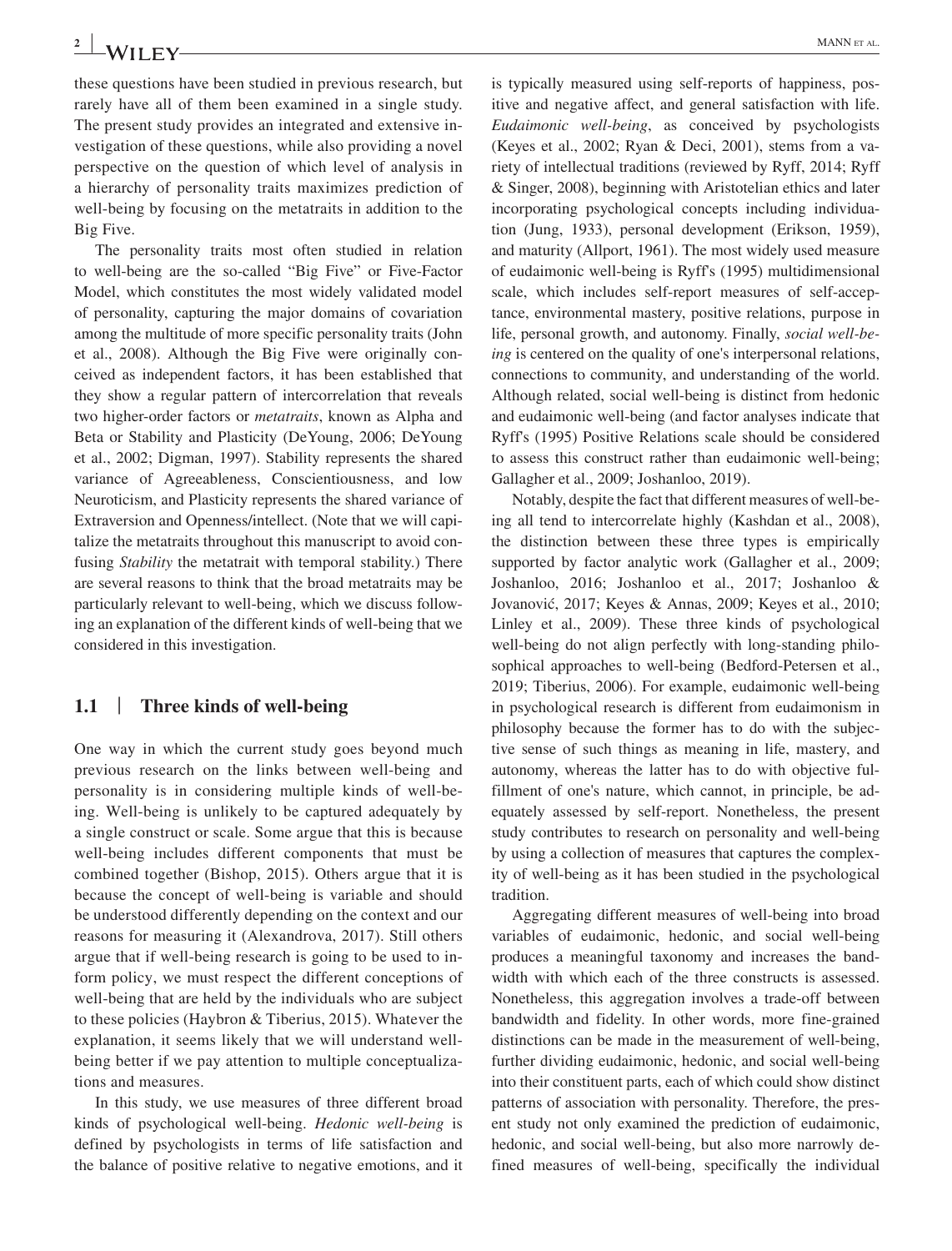scales that are used in aggregate to operationalize these three types of well-being.

#### **1.2** | **Well-being and the metatraits**

Another way in which the current study extends research on the links between well-being and personality is in examining the two metatraits of the Big Five, thereby zooming out to understand how the intercorrelations among broad domains of personality may enhance the prediction of well-being. Previous work has shown that the prediction of well-being by personality can be increased by focusing on more narrowly defined facets of personality (Angelim & Grant, 2016). In fact, a recent meta-analysis found that personality facets typically increased the prediction of well-being by 20%, relative to prediction by domains (Angelim et al., 2020). Fewer studies have examined whether a more broad or general level of analysis, focusing on the metatraits, might also increase the prediction of well-being, relative to the Big Five domains.

There are both empirical and theoretical reasons to focus on the metatraits in relation to well-being. First, when considering multiple types of well-being, all of the Big Five have been identified as significant predictors. Variance common to subsets of the Big Five, captured by latent Stability and Plasticity factors, may be even stronger predictors of well-being than the Big Five themselves, if the tendency for domains of personality to correlate is particularly relevant to individual differences in well-being. Three meta-analyses have estimated correlations between the Big Five and hedonic well-being (Anglim et al., 2020; DeNeve & Copper, 1998; Steel et al., 2008), yielding similar results: Extraversion and (low) Neuroticism show the strongest associations with hedonic well-being, Conscientiousness and Agreeableness show weaker yet consistent associations with hedonic well-being, and Openness/intellect showed inconsistent or no relation to hedonic well-being. A large number of cross-sectional studies have also examined the Big Five correlates of eudaimonic well-being. When Neuroticism is reverse coded as emotional stability, a common pattern of results is a positive manifold of correlations with all of the Big Five, regardless of whether different aspects of eudaimonic well-being are analyzed individually or collectively (Anglim & Grant, 2016; Grant et al., 2009; Lamers et al., 2012; Sun et al., 2018). Recent meta-analytic results indicate that Neuroticism is the strongest correlate of eudaimonic well-being, followed by Conscientiousness and Extraversion, while correlations with Agreeableness and Openness/intellect are smaller than the other Big Five domains (Anglim et al., 2020). Nonetheless, Openness/intellect appears to be a stronger correlate of eudaimonic well-being than of hedonic well-being (Anglim & Grant, 2016; Garcia, 2011; Grant et al., 2009; Joshanloo & Nosratabadi, 2009; Schmutte & Ryff, 1997).

A recent study examined associations between the Big Five domains and eudaimonic, hedonic, and social well-being in MIDUS (Joshanloo, 2019). Consistent with previous studies, there was a positive manifold among zero-order correlations between the Big Five and eudaimonic, hedonic, and social well-being. The present study extends this research by estimating partial associations between the Big Five and a general factor of well-being that captures variance common to eudaimonic, hedonic, and social well-being. Moreover, the present study focuses on different levels of analysis when estimating associations between personality and well-being, comparing and contrasting associations of the Big Five domains and their two metatraits with both fine-grained indicators and broad latent factors of eudaimonic, hedonic, and social well-being. Finally, the present study examines the extent to which associations between personality and well-being remain stable over three measurement occasions, spanning nearly 20 years of adulthood.

One empirical reason to hypothesize that well-being should be related to Stability comes from clinical research demonstrating the existence of a general factor of psychopathology or *p*-factor (Caspi et al., 2014; Lahey et al., 2017). The *p*-factor reflects generally positive correlations among psychiatric symptoms and diagnoses of mental disorder, and studies of its correlates have found it to be associated with Neuroticism, low Conscientiousness, and low Agreeableness but generally unrelated to Extraversion and Openness/intellect (Caspi et al., 2014; Castellanos-Ryan et al., 2016; Tackett et al., 2013). A rough extrapolation based on these correlations and on meta-analytic factor loadings for the metatraits (Chang et al., 2012), suggests a correlation of about .7 between Stability and the *p*-factor. Given that psychopathology is associated with reduced well-being (Bartels et al., 2013; Kendler et al., 2011), it follows that low Stability is likely to be associated with reduced well-being as well as psychopathology (Strus & Cieciuch, 2017).

DeYoung and Krueger (2018) interpreted the apparent association of Stability with the *p*-factor in light of Cybernetic Big Five Theory (CB5T; DeYoung, 2015). On this account well-being and psychopathology are opposed because the latter reflects persistent failure to move toward one's goals, due to failure to generate effective goals, interpretations, or strategies when existing ones prove unsuccessful. CB5T describes well-being in terms of the ability to pursue one's important goals successfully and interprets Stability as reflecting the ability and tendency to maintain stable goals, interpretations, and strategies without having them frequently disrupted by impulses, emotions, and doubts. Thus, higher levels of Stability naturally make it easier for people to achieve high levels of well-being.

Old as well as new theories suggest reasons to expect the metatraits to be linked to well-being. Allport's (1937, 1961) pioneering work on the structure and development of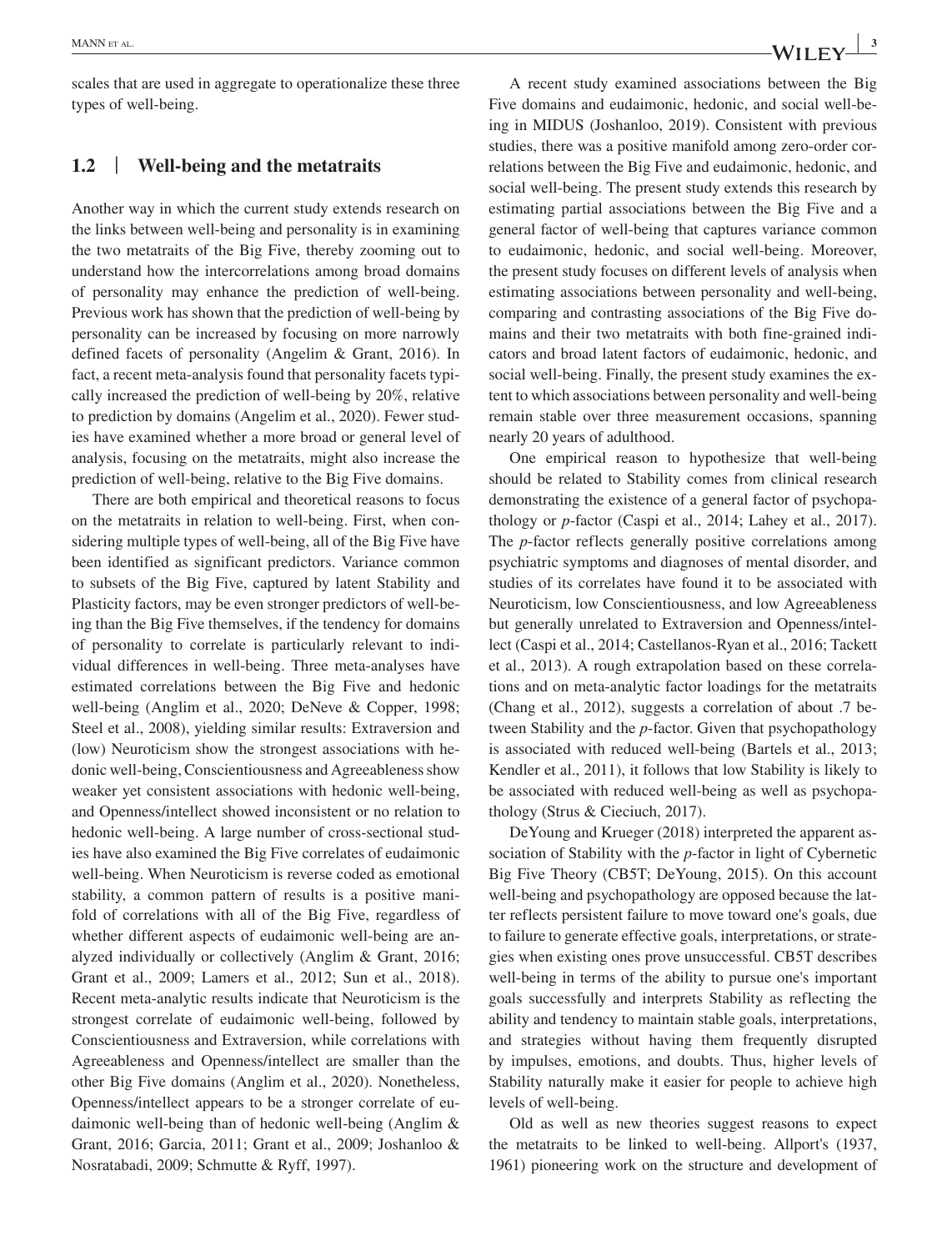personality expounded the criteria for a mature personality, the development of which he believed to be crucial for both mental health and well-being. Many of Allport's criteria for maturity align with the metatrait Stability, including "emotional poise" (low Neuroticism), competent planning for the future (Conscientiousness), and social adjustment marked by intimacy and compassion (Agreeableness). Notably, the more recent theory of personality development known as the *maturity principle* explains the normative increases in Agreeableness, Conscientiousness, and emotional stability observed from late adolescence into mid-adulthood as being due to increasing demands for maturity involved in typical social roles (Roberts et al., 2008). In general, the Big Five show patterns of correlated change that correspond to their groupings within the two metatraits, further suggesting the importance of the metatraits in longitudinal research (Klimstra et al., 2013).

Allport (1961, p. 283) additionally noted that, with increasing maturity, "new ambitions, new memberships, new ideas, new friends, new recreations and hobbies, and, above all, one's vocation become incorporated into the sense of self," suggesting that aspects of Openness/intellect and Extraversion, or their shared variance, Plasticity, may also be likely to facilitate the development of a mature personality. Given that CB5T posits that Plasticity reflects an exploratory tendency that allows people to generate new goals, interpretations, and strategies, one might hypothesize that Plasticity would also predict well-being, although it seems likely to be less crucial to well-being than Stability.

We know of no studies that have examined associations between the metatraits and different types of well-being. However, a number of studies have examined prospective associations between the Big Five domains and well-being. For example, Neuroticism and Extraversion have been shown to predict hedonic well-being prospectively (Charles et al., 2001; Friedman et al., 2010), even after accounting for prior levels of well-being, providing some evidence that the link between personality and hedonic well-being is directional, moving from personality to well-being (Kandler et al., 2015; Soto, 2015; Tauber et al., 2016). Other studies have found evidence for reciprocal effects of hedonic well-being on personality (Soto, 2015; Specht et al., 2013). In comparison, prospective links between eudaimonic well-being and personality are less clear, as are prospective links between social well-being and personality (Hill et al., 2012).

Quantitative genetic studies have also begun to examine genetic and environmental contributions to the covariation between personality and well-being. Using data from the first wave of MIDUS, Weiss et al.  $(2008)$  tested whether latent additive genetic variance in hedonic well-being was shared with or independent of the Big Five domains. Results suggested that genetic variance in hedonic well-being overlapped entirely with genetic variance in the Big Five domains, particularly Extraversion, Neuroticism, and Conscientiousness. However, Weiss et al. (2008) measured hedonic well-being using only three questions about general life satisfaction. It was unclear whether the finding of complete genetic overlap with personality would replicate using a more comprehensive measure of well-being or different types of well-being.

Reconsidering the degree of overlap between personality and well-being, Keyes et al. (2015) analyzed data from the second wave of MIDUS using more comprehensive assessments of well-being. Specifically, measures of eudaimonic, hedonic, and social well-being were specified as indicators of a general well-being factor. Results indicated that "approximately one-third of the genetic variation in subjective well-being is distinctive from the genetic variation in personality" (p. 665). Further, the magnitude of concurrent overlap between personality and well-being was relatively small (mean pairwise  $r = .22$ ). Taken together, these findings led the authors to conclude that well-being is not simply "a personality thing."

Despite all the impressive work examining relations between personality and well-being, a number of questions remain unanswered. For example, although there is now considerable evidence that facets of Big Five personality predict more variation in well-being than the Big Five domains (Angelim & Grant, 2016; Angelim et al., 2020), it is unclear whether the metatraits are stronger correlates of different types of well-being than the Big Five domains. It is also unclear whether associations between the Big Five and well-being are consistent over time. Therefore, using three waves of data from MIDUS, the present study examined associations between the Big Five, their metatraits, and different types of well-being at different levels of the construct hierarchy. Older meta-analyses and many studies of personality and well-being operationalized well-being based on the hedonic conception, to the exclusion of others (e.g., DeNeve & Copper, 1998; Kandler et al., 2015; Steel et al., 2008; Weiss et al., 2008). The most recent meta-analysis to date examined hedonic and eudaimonic well-being but not social well-being (Angelim et al., 2020). Other relevant studies have operationalized well-being in a way that collapses across different conceptions of well-being (e.g., Keyes et al., 2015). These strategies preclude comparisons across different types of well-being and across different levels of the construct hierarchy. Therefore, the present study furthers research on personality and well-being by examining associations of the Big Five domains and their metatraits with individual indicators of eudaimonic, hedonic, and social well-being, as well as broader factors that capture the tendency for these individual indicators to correlate.

## **2** | **METHOD**

#### **2.1** | **Sample**

The sample included adults who participated in the National Survey of Midlife Development in the United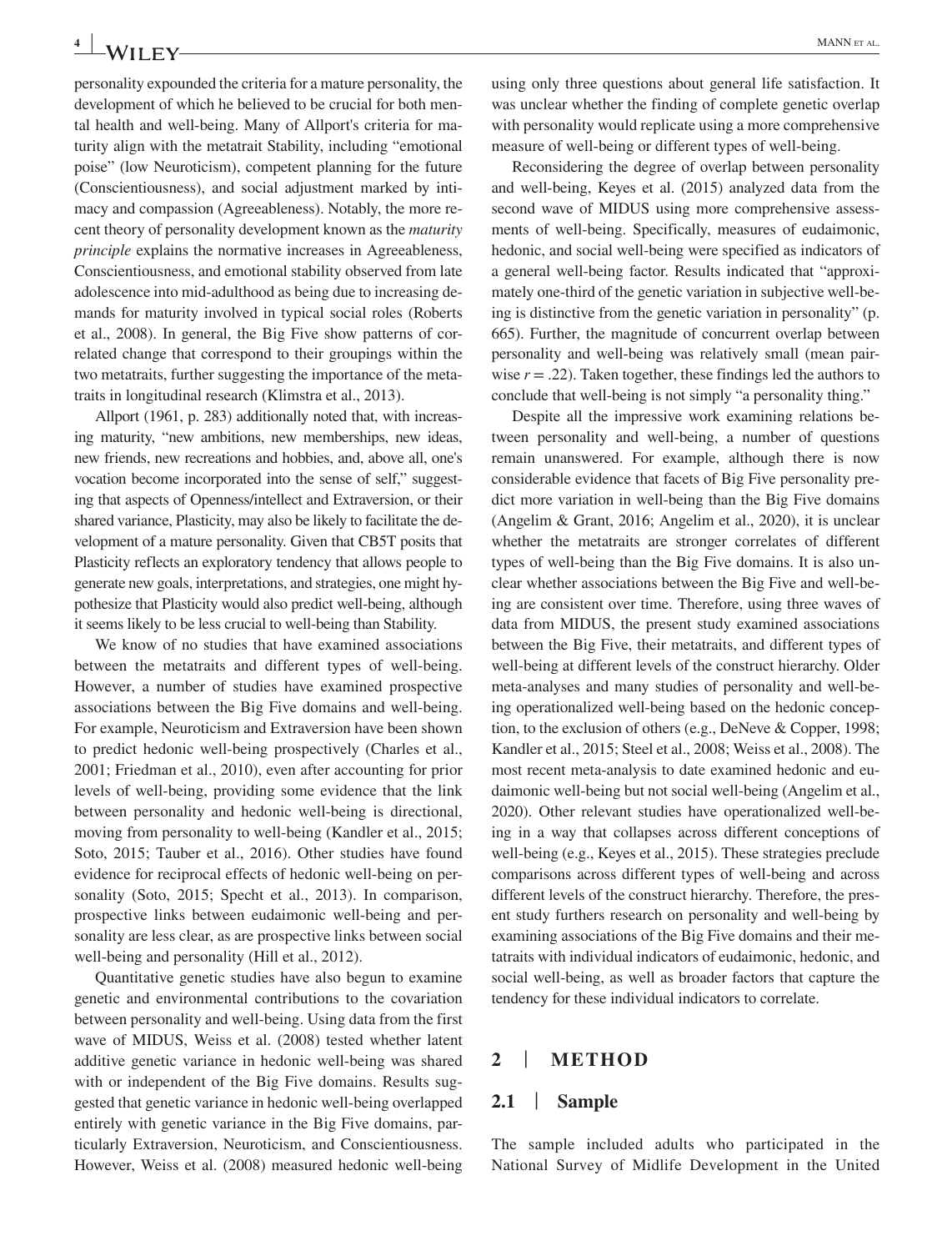States (MIDUS; Brim et al., 2004). The first wave of data collection took place between 1995 and 1996 ( $n = 7,109$ ) and included a subsample of twins  $(n = 1,914)$ . At the first wave of data collection, the age of participants spanned 20–75 years (mean =  $46.38$  years,  $SD = 13.00$  years). The sample was approximately 48% male and 52% female. Among those who provided valid responses  $(n = 6,210)$ , the self-reported racial/ethnic composition of the sample was 92% white/Caucasian, 6% Black/African-American, 2% other race/ethnicity.

The second wave of data collection took place approximately 9 to 10 years after the first, between 2004 and 2006  $(n = 4.963)$ . Longitudinal retention rates were high from wave 1 to wave 2 for the full sample and twin subsample (~70% and 78%, respectively). At the second wave, the age of participants spanned 28–84 years (mean age = 55.43 years,  $SD = 12.45$  years), approximately 47% male and 53% female, and the self-reported racial/ethnic composition of the sample was 90% white/Caucasian, 5% Black/African-American, 5% other race/ethnicity.

The third wave of data collection took place between 2013 and 2014 ( $n = 3,294$ ). By this time, 210 participants from wave 2 were deceased and an additional 65 had withdrawn from the study due to physical or cognitive impairment. Nevertheless, longitudinal retention rates remained high from wave 2 to wave 3 for the full sample and twin subsample (~66% and 69%, respectively). At the third wave, the age of participants spanned 39–93 years (*mean* age = 63.64 years,  $SD = 11.35$  years). The sample was approximately  $45\%$  male and 55% female, and the self-reported racial/ethnic composition was approximately 89% White/Caucasian, 4% Black/ African-American, 7% other Race/Ethnicity. At each wave, participants were compensated \$20 after completing surveys. Additional information regarding participant recruitment and data collection can be found elsewhere (Brim et al., 2004; Ryff & Krueger, 2018).

#### **2.2** | **Measures**

### 2.2.1 | The Big Five

Personality traits were measured by asking participants to indicate "how well each of the following [adjectives] describes you." As reported in Table 1, five adjectives were used to measure Agreeableness and Extraversion. Four adjectives were used to measure Conscientiousness and Neuroticism. Seven adjectives were used to measure Openness/intellect. Items were rated on a 4-point scale  $(4 = A)$  lot,  $3 =$  Some,  $2 = A$  little,  $1 = Not$  at all). When necessary, items were reverse coded so that higher average scores reflected higher levels of the trait.

#### 2.2.2 | Well-being

Three types of well-being were operationalized based on past factor analytic work in MIDUS: eudaimonic, hedonic and social well-being (Gallagher et al., 2009). *Eudaimonic wellbeing* was measured using five scales (Ryff & Keyes, 1995). (1) The self-acceptance scale measured positive feeling and attitudes toward the self and one's past (e.g., "When I look at the story of my life, I am pleased with how things have turned out so far"). (2) The autonomy scale captured variation in independence and self-determination (e.g., "I have confidence in my own opinions, even if they are different from the way most other people think"). (3) The personal growth scale measured attitudes and feelings toward intrapersonal development and self-improvement (e.g., "I think it is important to have new experiences that challenge how I think about myself and the world."). (4) The environmental mastery scale measured the ability to effectively manage everyday affairs and change one's surroundings to best suite their personal needs (e.g., "I am good at managing the responsibilities of daily life"). (5) The purpose in life scale captured variation in feelings of meaning and directedness in life (e.g., "I sometimes feel as if I've done all there is to do in life."). All items measuring eudaimonic well-being were rated on a 7-point scale  $(1 = \text{Strongly agree}; 4 = \text{Don't know};$  $7 =$  Strongly disagree). Items were reverse coded when necessary so that higher scores indicated higher levels of wellbeing. Although Ryff's measure of well-being includes a positive relations scale, factor analysis has shown that this scale should be treated as an indicator of social well-being, instead of eudaimonic well-being (Gallagher et al., 2009).

*Hedonic well-being* was measured using three scales. (1) The positive affect scale measured how often participants felt positive emotions ("cheerful," "in good spirits," "extremely happy," "calm and peaceful," "satisfied," and "full of life"). (2) The negative affect scale measured how often participants felt a series of negative emotions (e.g., "so sad nothing could cheer you up," "nervous," "restless or fidgety," "hopeless," "that everything was an effort," and "worthless"). Items measuring positive and negative affect were rated on a 5-point scale  $(1 = All of the time; 3 = Some of the time; 5 = None$ of the time). (3) The life satisfaction scale asked participants to rate their quality of life overall on a 11-point scale  $(0 =$  the worst possible;  $10 =$  the best possible). The life satisfaction scale also had participants rate their work, health, and relationships with their partner and children. Item responses were reverse coded such that higher values indicated higher overall levels of hedonic well-being.

*Social well-being* was measured using six scales, each consisting of three items. (1) The positive relations with others scale measured the quality of interpersonal warmth in one's close relationships (e.g., "Maintaining close relationships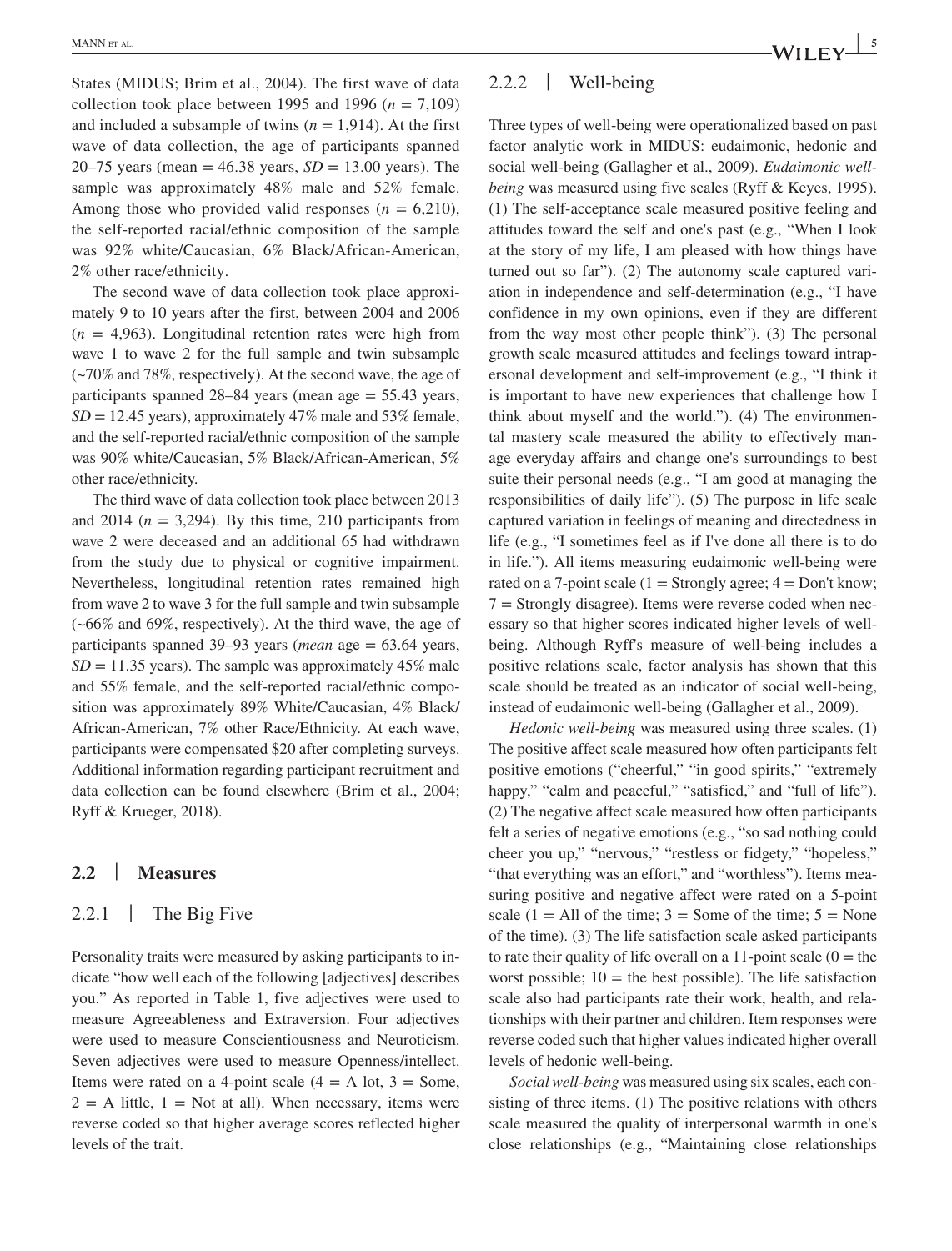| <b>TABLE 1</b> Results of the exploratory structural equation model of the Big Five domains |
|---------------------------------------------------------------------------------------------|
|---------------------------------------------------------------------------------------------|

| $\mathbf{p}$ |  |
|--------------|--|
|              |  |

|                                                                                                                                                                   | F1                         |                  | F2             |                  | F3        |                  | F <sub>4</sub> |                  | F5        |                  |         |
|-------------------------------------------------------------------------------------------------------------------------------------------------------------------|----------------------------|------------------|----------------|------------------|-----------|------------------|----------------|------------------|-----------|------------------|---------|
| <b>Big Five adjectives</b>                                                                                                                                        | $\lambda$                  | $\pmb{S}\pmb{E}$ | $\lambda$      | $\pmb{S}\pmb{E}$ | $\lambda$ | $\pmb{S}\pmb{E}$ | $\lambda$      | $\pmb{S}\pmb{E}$ | $\lambda$ | $\pmb{S}\pmb{E}$ | $R^2$   |
| Conscientiousness                                                                                                                                                 |                            |                  |                |                  |           |                  |                |                  |           |                  |         |
| "Organized"                                                                                                                                                       | .61                        | $.01\,$          | $-.06$         | $.02\,$          | .00.      | $.01\,$          | $.02\,$        | .01              | $.00\,$   | $.01\,$          | .36     |
| "Responsible"                                                                                                                                                     | .76                        | .02              | .21            | .03              | $-.02$    | $.01\,$          | $-.03$         | $.01\,$          | $-.04$    | $.01\,$          | .68     |
| "Hardworking"                                                                                                                                                     | .57                        | .02              | .13            | .02              | $.04$     | .02              | .11            | $.02\,$          | .09       | $.02\,$          | .48     |
| "Careless" ®                                                                                                                                                      | $38\,$                     | .02              | $.08\,$        | $.02\,$          | $-.31$    | .02              | $-.12$         | .02              | $-.17$    | $.02\,$          | .26     |
| Agreeableness                                                                                                                                                     |                            |                  |                |                  |           |                  |                |                  |           |                  |         |
| "Helpful"                                                                                                                                                         | .27                        | .02              | .46            | .02              | $.01\,$   | .01              | .03            | .01              | $.28\,$   | $.02\,$          | .57     |
| "Warm"                                                                                                                                                            | $-.01$                     | .01              | .66            | .01              | $-.06$    | $.01\,$          | $-.10$         | $.01\,$          | $.51\,$   | $.02\,$          | $.84\,$ |
| "Caring"                                                                                                                                                          | .17                        | .02              | .73            | .01              | .09       | .01              | $.02\,$        | $.01\,$          | .17       | $.02\,$          | .77     |
| "Softhearted"                                                                                                                                                     | $-.09$                     | .02              | .76            | .01              | .06       | $.01\,$          | $.10\,$        | .02              | $-.04$    | $.01\,$          | .57     |
| "Sympathetic"                                                                                                                                                     | .01                        | .01              | .74            | .01              | .06       | $.01\,$          | $.12$          | $.02\,$          | $.02\,$   | $.01\,$          | .62     |
| Neuroticism                                                                                                                                                       |                            |                  |                |                  |           |                  |                |                  |           |                  |         |
| "Worrying"                                                                                                                                                        | $-.04$                     | .01              | $-.14$         | .02              | .59       | $.01\,$          | .07            | .01              | $-.02$    | $.01\,$          | .37     |
| "Nervous"                                                                                                                                                         | .09                        | .01              | .09            | .01              | $.84$     | .01              | $-.06$         | $.01\,$          | $-.04$    | $.01\,$          | .74     |
| "Calm" ®                                                                                                                                                          | .04                        | .01              | .05            | .01              | .84       | .01              | $-.02$         | .01              | $-.04$    | .01              | .75     |
| "Worrying"                                                                                                                                                        | $-.08$                     | .01              | $-.31$         | .02              | .53       | .01              | $-.17$         | .02              | .03       | $.01\,$          | .44     |
| Openness                                                                                                                                                          |                            |                  |                |                  |           |                  |                |                  |           |                  |         |
| "Creative"                                                                                                                                                        | $-.03$                     | .01              | $.08\,$        | $.02\,$          | $-.02$    | $.01\,$          | $.83\,$        | $.01\,$          | $-.07$    | $.01\,$          | .66     |
| "Imaginative"                                                                                                                                                     | $-.08$                     | $.01\,$          | .10            | $.02\,$          | $-.02$    | .01              | .89            | $.01\,$          | $-.01$    | .01              | .80     |
| "Intelligent"                                                                                                                                                     | .33                        | $.02\,$          | $-.04$         | .01              | $-.05$    | .01              | $.40$          | .02              | $.11\,$   | .02              | .41     |
| "Curious"                                                                                                                                                         | .17                        | .02              | $.01\,$        | .01              | .05       | .01              | .52            | .01              | .16       | .02              | .46     |
| "Broad Minded"                                                                                                                                                    | $.07$                      | $.02\,$          | .21            | $.02\,$          | $-.10$    | $.01\,$          | .35            | $.02\,$          | $.02\,$   | .02              | .25     |
| "Sophisticated"                                                                                                                                                   | .20                        | .02              | $-.09$         | .02              | $.07$     | $.01\,$          | .36            | $.02\,$          | .23       | .02              | .32     |
| "Adventurous"                                                                                                                                                     | .09                        | $.02\,$          | $-.09$         | .01              | $-.02$    | $.01\,$          | .43            | $.02\,$          | .34       | $.02\,$          | .44     |
| Extraversion                                                                                                                                                      |                            |                  |                |                  |           |                  |                |                  |           |                  |         |
| "Outgoing"                                                                                                                                                        | $-.02$                     | .01              | .00.           | .01              | .02       | .01              | $.02$          | $.01\,$          | .83       | $.01\,$          | .69     |
| "Friendly"                                                                                                                                                        | .00.                       | .01              | .51            | .02              | $-.07$    | .01              | $-.12$         | .02              | .64       | .02              | .82     |
| "Lively"                                                                                                                                                          | .13                        | $.02\,$          | .07            | $.01\,$          | $.00\,$   | $.01\,$          | .09            | $.01\,$          | $.68$     | .01              | .64     |
| "Active"                                                                                                                                                          | .36                        | .02              | $-.03$         | .01              | $-.04$    | .01              | .21            | .02              | .37       | $.02\,$          | .51     |
| "Talkative"                                                                                                                                                       | $-.10$                     | .02              | .08            | .01              | .20       | .01              | .05            | .01              | .68       | .01              | .49     |
|                                                                                                                                                                   | <b>Factor correlations</b> |                  |                |                  |           |                  |                |                  |           |                  |         |
|                                                                                                                                                                   | F1                         |                  | F <sub>2</sub> |                  |           | F3               |                | F <sub>4</sub>   |           | F <sub>5</sub>   |         |
| F1                                                                                                                                                                | 1.00                       |                  | .30            |                  | $-.15$    |                  | .29            |                  | .32       |                  | .84     |
| F <sub>2</sub>                                                                                                                                                    |                            |                  | 1.00           |                  | .07       |                  | .17            |                  | .30       |                  | .91     |
| F3                                                                                                                                                                |                            |                  |                |                  | 1.00      |                  | $-.06$         |                  | $-.17$    |                  | .91     |
| F <sub>4</sub>                                                                                                                                                    |                            |                  |                |                  |           |                  | 1.00           |                  | .39       |                  | .91     |
| F <sub>5</sub>                                                                                                                                                    |                            |                  |                |                  |           |                  |                |                  | 1.00      |                  | .91     |
| Vate: Adjectives were rated on a 4-point ordinal scale. Estimator – diagonally weighted least squares with mean and variance adjustments. E1, E5 – Latent Eactors |                            |                  |                |                  |           |                  |                |                  |           |                  |         |

*Note:* Adjectives were rated on a 4-point ordinal scale. Estimator = diagonally weighted least squares with mean and variance adjustments. F1–F5 = I  $\lambda$  = Geomin rotated loading. *SE* = standard error.  $R^2$  = percent of explained variance. Factor loadings and correlations printed in bold font are statistically significant at *p* < .001. ® indicates that responses were reverse coded. Correlations between latent factors are reported below factor loadings. *FD* = factor score determinacy estimated using maximum likelihood with robust standard errors.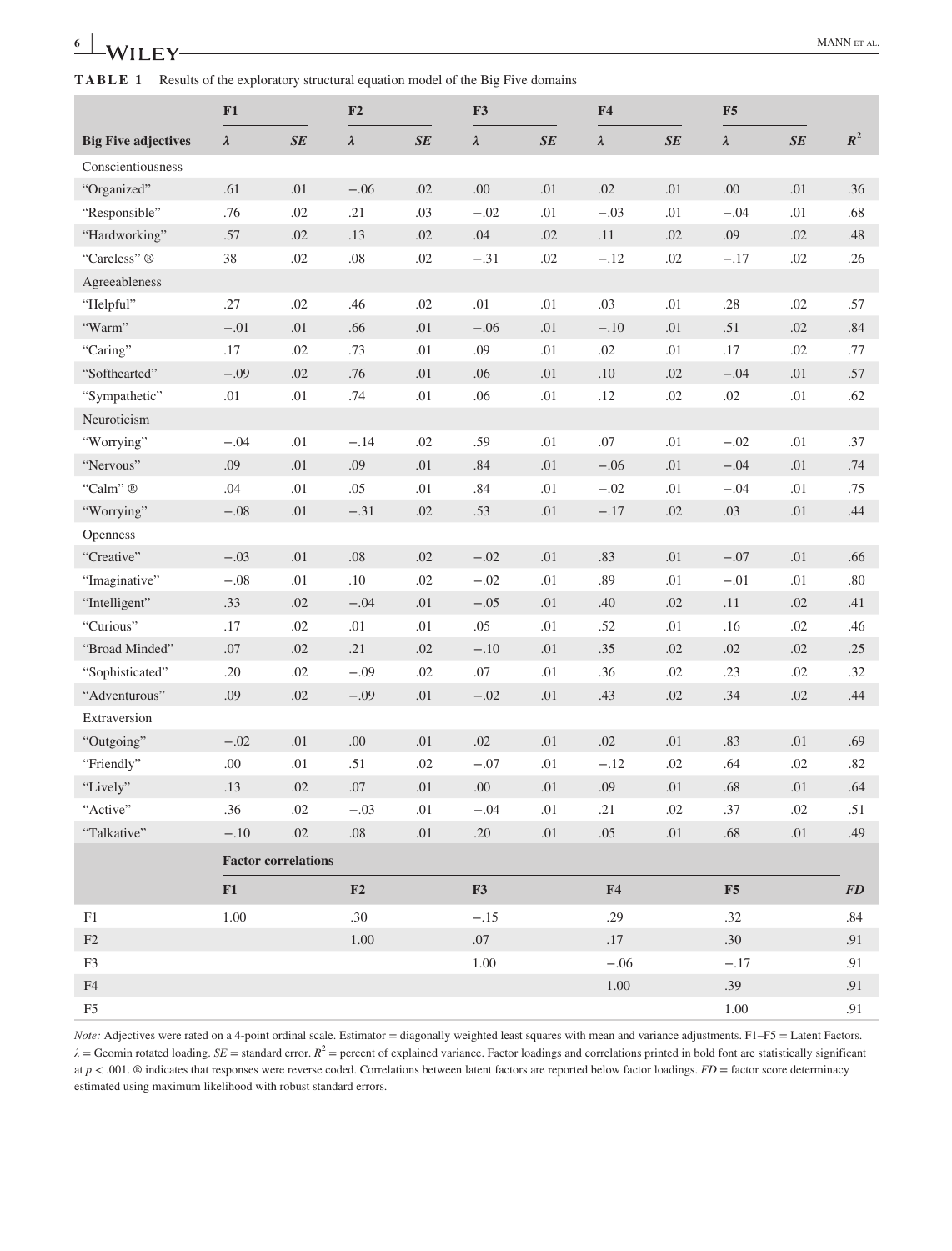has been difficult and frustrating for me."). (2) The social coherence scale (a.k.a. meaningfulness of society) measured one's ability to make sense of the world (e.g., "I cannot make sense of what's going on in the world"). (3) The social integration scale measured the extent to which one feels supported as a member of a community (e.g., "I feel close to other people in my community."). (4) The social acceptance scale (a.k.a. acceptance of others) measured one's tendency to view others as caring, kind, and altruistic (e.g., "People who do a favor expect nothing in return"). (5) The social contribution scale measured the extent to which one feels they have something to contribute to society (e.g., "I have nothing important to contribute to society," reverse coded). (6) The social actualization scale captured variation in optimism about the future of society (e.g., "The world is becoming a better place for everyone"). All items were rated on a 7-point scale (1 = Strongly agree;  $4 =$  Don't know; 7 = Strongly disagree), and items were reverse coded as necessary so higher scores indicated higher levels of their respective constructs.

#### **2.3** | **Data analytic procedures**

Data were downloaded from the Inter-University Consortium for Political and Social Research (ICPSR; [https://www.](https://www.icpsr.umich.edu/icpsrweb) [icpsr.umich.edu/icpsrweb\)](https://www.icpsr.umich.edu/icpsrweb) and prepared for analyses with R version 3.2.2. Data were then exported from R using the "MplusAutomation" package version 0.7.1 (Hallquist & Wiley, 2018). Structural equation models were estimated using Mplus version 8.1 (Muthén & Muthén, 1998–2017). All available data on focal study constructs were used for inferential analyses, which included observations from  $n = 6,380$  participants. Siblings and twins were nested within the same family. Therefore, indicating a family identification number as a clustering variable, a sandwich estimator was used to account for the nonindependence of observations that results from relatedness. Absolute and incremental model fit was evaluated using root mean squared error of approximation (RMSEA), comparative fit index (CFI), and non-normed fit index (NNFI). Models that included ordinal indicators were estimated using weighted least squares with mean and variance adjustments and compared using root deterioration per restriction (RDR), calculated using change in model chi-squared  $(\Delta \chi^2)$ , which rescales  $\Delta \chi^2$  to approximate an RMSEA metric  $(RDR = \sqrt{\left[\Delta \chi^2 - \Delta df\right] / \left[\Delta df \times n\right]}.$ Models that included only continuous indicators were estimated using maximum likelihood with robust standard errors and also compared using RDR and information criteria (AIC & BIC).<sup>1</sup> Finally, the results of models were compared by the arithmetic means and ranges of standardized regression coefficients predicting well-being (*β*) and the percent of variance explained in well-being  $(R^2)$ .

There is strong support for longitudinal measurement invariance of the Big Five domains and measures of well-being in MIDUS, but only mixed support for cross-sectional measurement invariance across biological sex and race/ethnicity (Mann et al., 2020). To help ensure that results are not the artifact of group differences associated with demographic factors, scale scores of for the Big Five and well-being were residualized for the cross-sectional effects of mean-centered age, mean-centered age squared, sex, self-reported Black/ African-American, Native-American, Asian-American, and Other Race/Ethnicity (with White, the largest group, as the reference group). Residual scores from multiple linear regressions were then saved for further analyses. Omega coefficients  $(\omega_T)$ , zero-order correlations, and partial correlations between measures of the Big Five and well-being are reported at each assessment in supplemental materials (see Tables S1–S3).

Before estimating associations between the Big Five domains, metatraits, and well-being, a correlated three factor model of well-being was estimated across the three measurement occasions (see Figure S1 in supplemental materials). In this model, continuous measures of positive affect, negative affect, and life satisfaction were specified to load onto a latent factor at each assessment (labeled "Hedonic Well-Being"). Continuous measures of social growth, social contribution, social acceptance, social integration, social cohesion, and positive relations with others were specified to load onto a second latent factor at each assessment (labeled "Social Well-Being"). Finally, continuous measures of self-acceptance, autonomy, personal growth, environmental mastery, and purpose in life were specified to load onto a third latent factor at each assessment (labeled "Eudaimonic Well-Being"). Latent factors were scaled using unit loading identification. Factor variances, factor loadings, intercepts, and residual variances of indicators were freely estimated and constrained to equality across the three assessments. To capture shared method variance, covariances between the residual variances of identical measures were freely estimated and constrained to equality across assessments. This model was then extended to include a general, higher-order factor of well-being, which captured the general tendency for subordinate well-being factors to correlate. Factor loadings of subordinate factors onto the general factor were freely estimated but constrained to equality across assessment.

Next, an exploratory structural equation model (ESEM) was used to examine the latent factor structure of Big Five personality at the first assessment. In this model, items from adjectival scales were specified as ordinal indicators of five latent variables. An ESEM was preferred over a confirmatory factor analysis (CFA) model for two reasons. First, model fit statistics for ESEMs tend to evince better fit to the data, compared to CFA models, especially when ordinal items are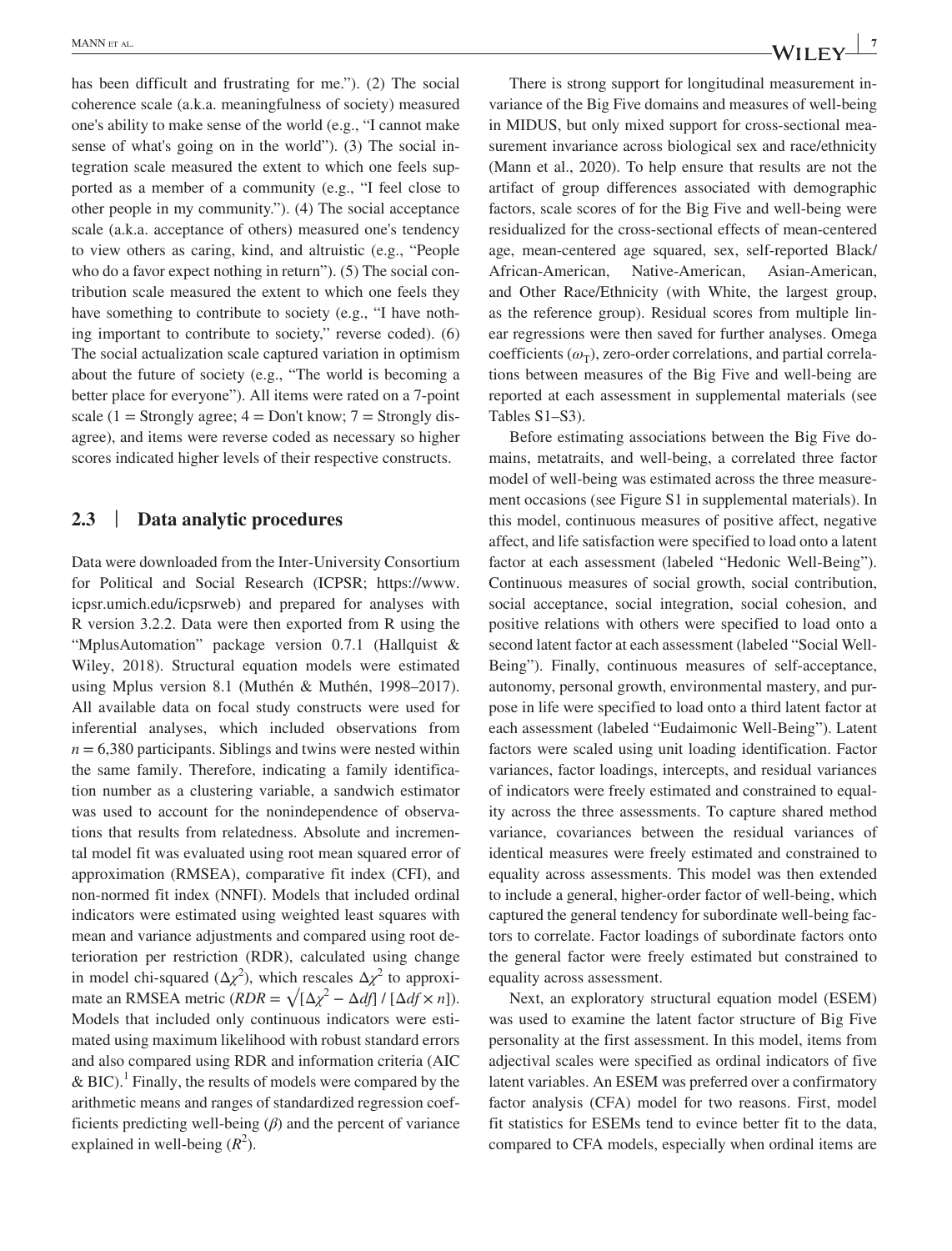analyzed (Marsh et al., 2010). Second, forcing simple structure in a CFA model, whereby each item loads onto only one latent factor, can lead to inflated correlations among the Big Five domains, even if only minor cross-loadings exist in the population (Marsh et al., 2010; McCrae et al., 1996). Note that some researchers have advocated more lenient rules of thumb when evaluating model fit using traditional fit statistics (Marsh et al., 2004), specifically for personality data when researchers analyze individual items with ordinal responses, which have more measurement error than continuous scale scores (Hopwood & Donnellan, 2010). The factor structure of the metatraits was informed by a meta-analytic, multi-trait, multi-method study, which found evidence that Conscientiousness, Agreeableness, and Neuroticism load onto one latent factor, labeled Stability, and Openness/intellect and Extraversion load onto a second latent factor, labeled Plasticity (Chang et al.,  $2012$ ).<sup>2</sup> The factor structure of the metatraits cannot be verified within an ESEM framework because observed indicators are necessary criteria for the identification of exploratory latent factors.

Finally, the factor structures of the Big Five domains and well-being were carried forward from the previous analyses to estimate associations between personality and well-being at each assessment and at different levels of analysis. Depicted in Figure 1, nine structural equation models (SEMs) were estimated. First, continuous observed scores for the Big Five domains were included as predictors of observed scores for individual indicators of eudaimonic, hedonic, and social well-being. These regressions quantify the association between each Big Five domain and indicators of well-being at each assessment, controlling for the other Big Five domains. Second, continuous observed scores for the Big Five domains were included as predictors of latent well-being factors at each assessment. These regressions quantify the association between each Big Five domain and latent eudaimonic, hedonic, and social well-being factors, controlling for the other Big Five domains. To account for the longitudinal stability of focal study constructs, cross-time within-construct correlations were also estimated. Third, covariation among eudaimonic, hedonic, and social well-being factors was captured by a general higher-order factor at each assessment, which was also regressed on observed scores for the Big Five domains. These regressions quantify the association between each Big Five domain and the shared variance of all the subordinate factors of well-being. This model is more restrictive than the last (i.e., has more degrees of freedom), as associations between each of the Big Five domains with eudaimonic, hedonic, and social well-being factors are fully accounted for by the general higher-order factor. In all three models, standardized multiple regression coefficients are interpreted as the predicted standard deviation increase for the relevant well-being variable given a standard deviation



**FIGURE 1** Path diagrams of structural equation models estimating associations between Big Five personality and well-being. Only one wave of data is depicted per cell to ease visualization. On the top panel, well-being is predicted at different levels of analysis (individual scales, subordinate factors, and a high-order factor) by the Big Five domains operationalized using observed scales, abbreviated (C, A, N, O, E). On the middle panel, well-being is predicted at different levels of analysis by the Big Five domains operationalized using latent factors (ordinal indicators not depicted). On the bottom panel, well-being is predicted at different levels of analysis by the Big Five metatraits. All pathways were freely estimated but factor loadings, intercepts, and residual variances were constrained to equality across assessments to reflect longitudinal measurement invariance, and cross-time same-variable correlations were freely estimated. For models I, IV, & VII, covariances among the residuals of wellbeing measures were freely estimated. For the remaining models, covariation among measures of well-being was accounted for by latent factors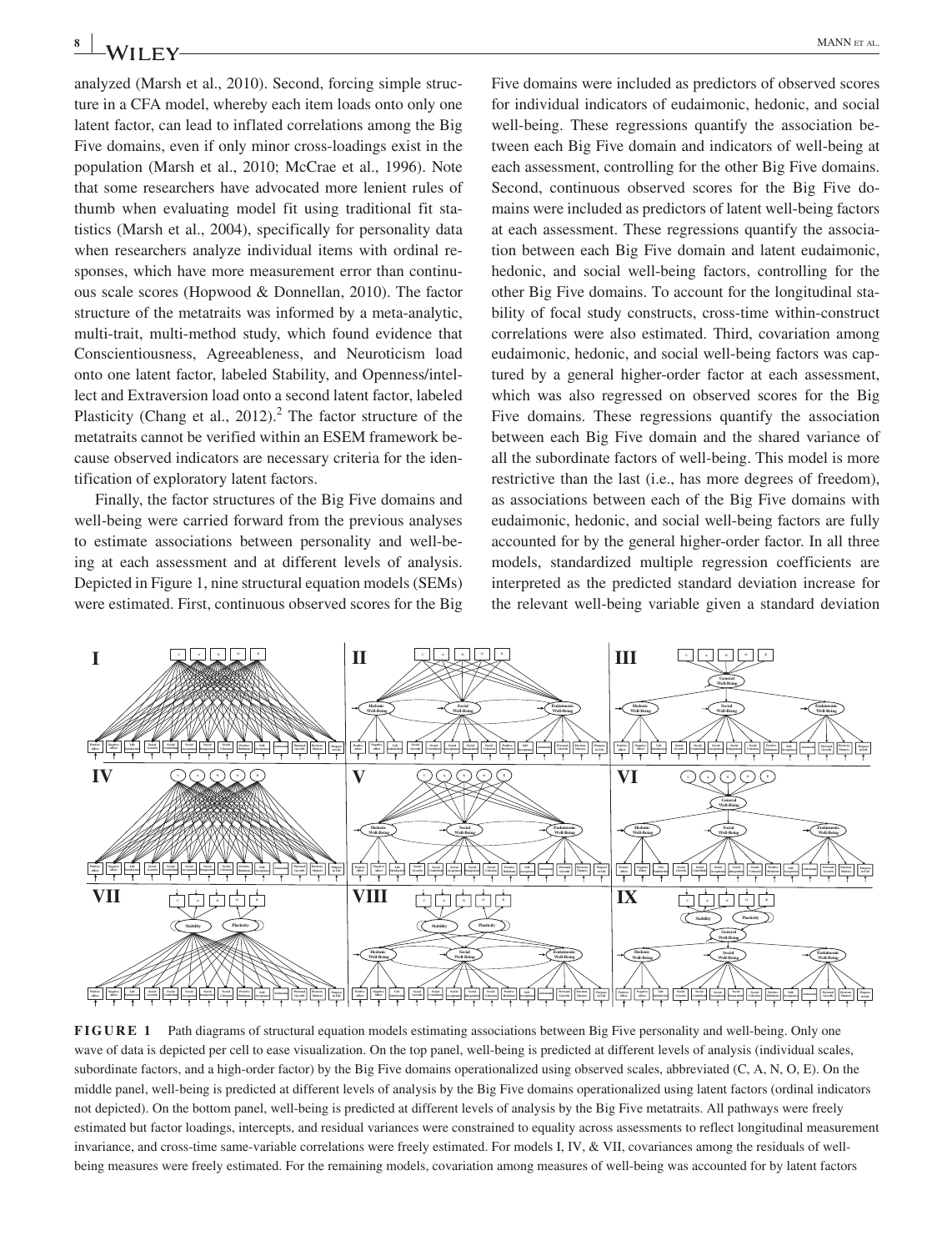increase in a Big Five domain, at average levels of the other Big Five domains.

The fourth, fifth, and sixth models were identical to the first, second, and third, respectively, except the Big Five domains were operationalized using latent factors at each assessment, which were identical to the factors derived from the ESEM. Specifically, factor loadings and item thresholds for ordinal indicators of the Big Five domains were included as fixed parameters at each assessment. The inclusion of fixed parameters (instead of freely estimated parameters) not only imposes longitudinal measurement invariance, but also ensures that Big Five domains are apposite to the latent factors extracted from the ESEM, which verified the factor structure of the Big Five domains. These models were estimated to ensure that comparisons between the Big Five domains and metatraits in the prediction of well-being are not biased by whether the Big Five domains are operationalized using observed scores or latent factors.

The seventh, eighth, and ninth models included the specification of the two metatraits of the Big Five at each assessment, whereby continuous measures of Conscientiousness, Agreeableness, and Neuroticism loaded onto a latent Stability factor, and Extraversion and Openness/intellect loaded onto a latent Plasticity factor. In these models, either individual indicators of well-being, eudaimonic, hedonic, and social well-being factors, or a general high-order factor of well-being were regressed on the metatraits at each assessment. For all SEMs, to estimate the consistency of associations across assessments, regressions of well-being (individual indicators, eudaimonic, hedonic, and social factors, or a general high-order factor) on personality were freely estimated at each of the three assessments. Next, a series of constrained models were fit to the data, whereby regressions of well-being on personality were constrained to equality at each of the three assessments. Constrained and unconstrained models were compared using *RDR* and information criteria when available. These model comparisons test whether constraining associations between personality and well-being to be equal at the three measurement occasions results in a loss of fit to the data.

#### **3** | **RESULTS**

#### **3.1** | **Well-being: CFA models**

Model fit statistics for the correlated factor model of wellbeing (*RMSEA* = .036, *CFI* = .90, *NNFI* = .90) and higherorder factor model of well-being (*RMSEA* = .038, *CFI* = .88, *NNFI* = .89) evinced good and adequate absolute and incremental fit to the data, respectively. Although, *CFI* and *NNFI* for these models were below conventional standards for good model fit (i.e., <.90), it has been argued that *RMSEA* is a preferred fit statistics "in confirmatory contexts, when researchers wish to determine whether a given model fits well enough to yield interpretable parameters" (Rigdon, 1996, p. 378). Factor loadings were moderate to large and statistically significant for indicators of eudaimonic well-being (*range* of  $\lambda = .39$  to .78,  $ps < .001$ ), hedonic well-being (*range* of  $\lambda = -.73$  to .80,  $ps < .001$ ; negative loading for negative affect), and social well-being (*range* of  $\lambda = .49$  to .64, *p*s < .001). In the correlated factors model, correlations between well-being factors were high (*range* of *r* = .63 to .83, *p*s < .001). In the higher-order factor model, factor loadings of subordinate well-being factors onto the general factor were large (*range* of  $\lambda = .87$  to .96,  $ps < .001$ ). Path diagrams of these models are reported in supplemental materials (Figure S1).

#### **3.2** | **The Big Five: ESEM**

Standardized parameter estimates from the exploratory structural equation model of ordinal indicators for the Big Five domains are reported in Table 1. The pattern of factor loadings provided support for the construct validity of the Big Five adjectival scales. Items that measured Conscientiousness loaded onto the first latent factor (*range* of  $\lambda = .38$  to .76, *p*s < .001), with smaller but appreciable cross-loadings from items that measured Agreeableness (e.g., "helpful";  $\lambda = .27$ , *p* < .001), Openness (e.g., "intelligent"; *λ* = .33, *p* < .001), and Extraversion (e.g., "active";  $\lambda = .36$ ,  $p < .001$ ). Items that measured Agreeableness loaded onto the second latent factor (*range* of  $\lambda = .46$  to .76,  $ps < .001$ ), with smaller but appreciable cross-loadings from items that measured Conscientiousness (e.g., "responsible";  $\lambda = .21$ ,  $p < .001$ ), Neuroticism (e.g., "worrying";  $\lambda = -.31$ ,  $p < .001$ ), and Extraversion (e.g., "friendly";  $\lambda = .51$ ,  $p < .001$ ). Items that measured Neuroticism loaded onto the third latent factor (*range* of  $\lambda = .53$  to .84,  $ps < .001$ ), with smaller but appreciable cross-loadings from items that measured Conscientiousness (e.g., "careless" reverse coded; *λ* = −.31,  $p \leq .001$ ) and Extraversion (e.g., "talkative";  $\lambda = .20$ ,  $p < .001$ ). Items that measured Openness loaded onto the fourth latent factor (*range* of  $\lambda = .35$  to .89,  $ps < .001$ ), with smaller but appreciable cross-loadings from items that measured Extraversion (e.g., "active";  $\lambda = .21$ ,  $p < .001$ ). Finally, items that measured Extraversion loaded onto the fifth latent factor (*range* of  $\lambda = .37$  to  $.83$ ,  $ps < .001$ ), with appreciable cross-loadings from items that measured Agreeableness (e.g., "warm";  $\lambda = .51$ ,  $p < .001$ ) and Openness (e.g., "adventurous";  $\lambda = .34$ ,  $p < .001$ ). Maximum likelihood estimated factor score determinacies were high (*range* = .84 to .91), and correlations between latent factors were small-to-moderate and statistically significant (*p*s < .001).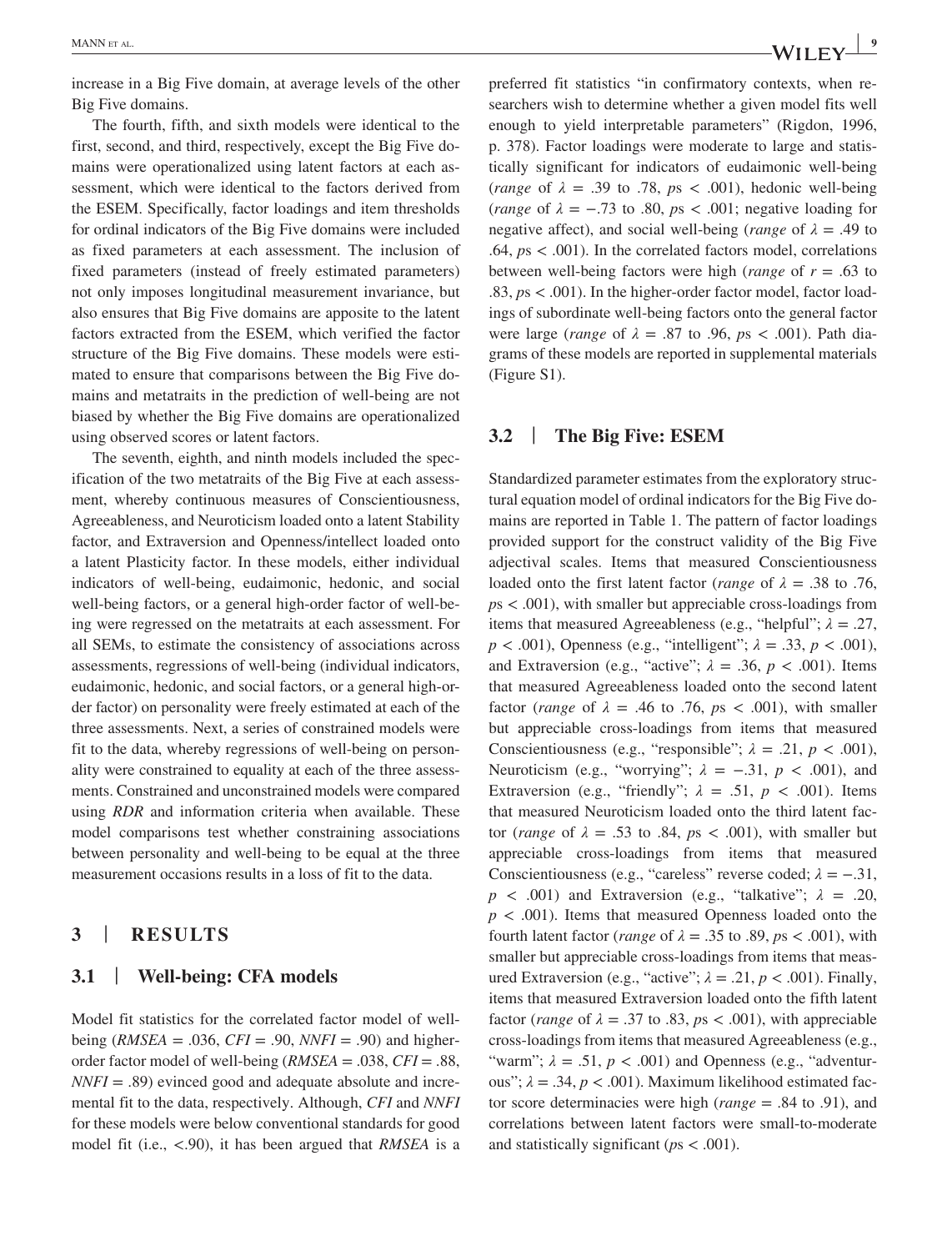# **3.3** | **The Big Five and well-being**

Model fit statistics are reported in Table 2. Absolute and incremental fit statistics evinced good and adequate fit to the data. Using *AIC* as an indication of comparative fit, models that freely estimated associations between the Big Five and well-being were preferred over models that constrained these associations to equality over the three assessments. However, *BIC* indicated that models constraining associations between the Big Five and well-being to equality over time were preferred. This discrepancy between *AIC* and *BIC* is not surprising, as *BIC* favors parsimony more than *AIC* by including a greater penalty for the number of estimated parameters.<sup>3</sup> Although changes in model chi-squared indicated that constraining associations to equality over the three assessments resulted in a loss of fit to the data, root deterioration per restriction indicated that these differences were small  $(RDRs < .05)$ . To enable visual comparison of effect sizes across waves of data collection, results of unconstrained models are plotted in Figures 2–5, whereby associations between personality and well-being were freely

estimated at each assessment. Consistent with small *RDR*s, associations between personality and well-being were similar across wave, with overlapping 95% confidence intervals for the majority of estimates within-construct.

Results are displayed in Figures 2–5, which depict multiple regression coefficients and 95% confidence intervals for personality (observed domains, latent domains, and latent metatraits) predicting different types of well-being (individual indicators, eudaimonic, hedonic, and social factors, and a general higher-order factor). A summary of the strength of relations at different levels of analysis is reported in Table 3.

At least two findings are particularly noteworthy. First, the strength of the relations between Big Five domains and well-being increased when domains were operationalized using latent factors, compared to observed scores. Second, as the level of analysis broadened from domains to metatraits, the strength of the relations between personality and well-being increased. Moreover, the increased prediction of well-being by the metatraits was observed regardless of whether well-being was narrowly or broadly construed. Compared to latent Big Five domains, on average, the metatraits were

**TABLE 2** Fit statistics for structural equation models estimating associations between Big Five personality and eudaimonic, hedonic, and social well-being depicted in Figure 1

|                        | Absolute & incremental fit |       |              |     |            | <b>Comparative fit</b>   |                          |                                 |                  |            |  |
|------------------------|----------------------------|-------|--------------|-----|------------|--------------------------|--------------------------|---------------------------------|------------------|------------|--|
| <b>Model:</b>          | $\chi^2$                   | df    | <b>RMSEA</b> | CFI | <b>TLI</b> | AIC                      | BIC                      | $\Delta \chi^2$ ( $\Delta df$ ) | $\boldsymbol{p}$ | <b>RDR</b> |  |
| Ι                      | 4,594.25                   | 566   | .033         | .95 | .87        | 837,870.26               | 845,604.76               |                                 |                  |            |  |
| I constrained          | 4,914.09                   | 706   | .031         | .95 | .89        | 837,897.96               | 844,685.93               | 292.82 (140)                    | < .001           | .013       |  |
| П                      | 12,362.19                  | 1,462 | .034         | .87 | .86        | 844,837.69               | 846,514.40               |                                 |                  |            |  |
| II constrained         | 12,438.79                  | 1,492 | .034         | .86 | .86        | 844,853.83               | 846,327.71               | 71.00(30)                       | < .001           | .015       |  |
| Ш                      | 18,291.81                  | 1,589 | .041         | .79 | .80        | 851,203.45               | 852,021.53               |                                 |                  |            |  |
| <b>III</b> constrained | 18,329.59                  | 1,599 | .040         | .79 | .81        | 851,204.18               | 851,954.64               | 21.83(10)                       | .016             | .014       |  |
| IV                     | 15,909.31                  | 5,863 | .016         | .96 | .95        |                          |                          |                                 |                  |            |  |
| IV constrained         | 15,858.12                  | 6,003 | .016         | .96 | .95        | $\overline{\phantom{m}}$ |                          | 529.76 (140)                    | < .001           | .021       |  |
| V                      | 25,261.69                  | 6,819 | .020         | .92 | .92        |                          | $\overline{\phantom{0}}$ |                                 |                  |            |  |
| V constrained          | 25,128.69                  | 6,849 | .020         | .92 | .92        | $\overline{\phantom{m}}$ | $\overline{\phantom{m}}$ | 137.81 (30)                     | < .001           | .024       |  |
| VI                     | 27,473.97                  | 6,885 | .022         | .91 | .91        |                          | $\overline{\phantom{m}}$ |                                 |                  |            |  |
| VI constrained         | 27,331.61                  | 6,895 | .021         | .91 | .91        |                          |                          | 43.97(10)                       | < .001           | .023       |  |
| VII                    | 8,149.77                   | 706   | .041         | .93 | .84        | 841,392.36               | 848,180.33               |                                 |                  |            |  |
| VII constrained        | 8,389.18                   | 762   | .040         | .93 | .85        | 841,529.78               | 847,939.13               | 233.63 (56)                     | < .001           | .022       |  |
| <b>VIII</b>            | 17,245.54                  | 1.598 | .039         | .85 | .85        | 849,997.14               | 850,754.36               |                                 |                  |            |  |
| VIII constrained       | 17,303.63                  | 1,610 | .039         | .85 | .85        | 850,043.73               | 850,719.82               | 60.57(12)                       | < .001           | .025       |  |
| IX                     | 18,156.23                  | 1,613 | .040         | .84 | .84        | 850,991.93               | 851,647.74               |                                 |                  |            |  |
| IX constrained         | 18,175.75                  | 1.617 | .040         | .84 | .84        | 851,004.77               | 851,633.54               | 19.52(4)                        | < .001           | .024       |  |

*Note:*  $\chi^2$  = model chi-squared. *df* = model degrees of freedom. *RMSEA* = root mean squared error of approximation. *CFI* = Comparative Fit Index. *TLI* = Non-Normed Fit Index (a.k.a. Tucker-Lewis Index). *AIC* = Akaike Information Criterion. *BIC* = Bayesian Information Criterion. Δ*χ*<sup>2</sup> (Δ*df*) = change in model chi-squared (change in model degrees of freedom). *RDR* = root deterioration per restriction, which rescales change in model chi-square to an *RMSEA* metric. "Constrained" indicates that the regressions of well-being on personality were freely estimated but constrained to equality across the measurement occasion. Models IV–VI were estimated using diagonally weighted least squares with mean and variance adjustments, which precludes calculation of information criteria due to the absence of a fitted likelihood function.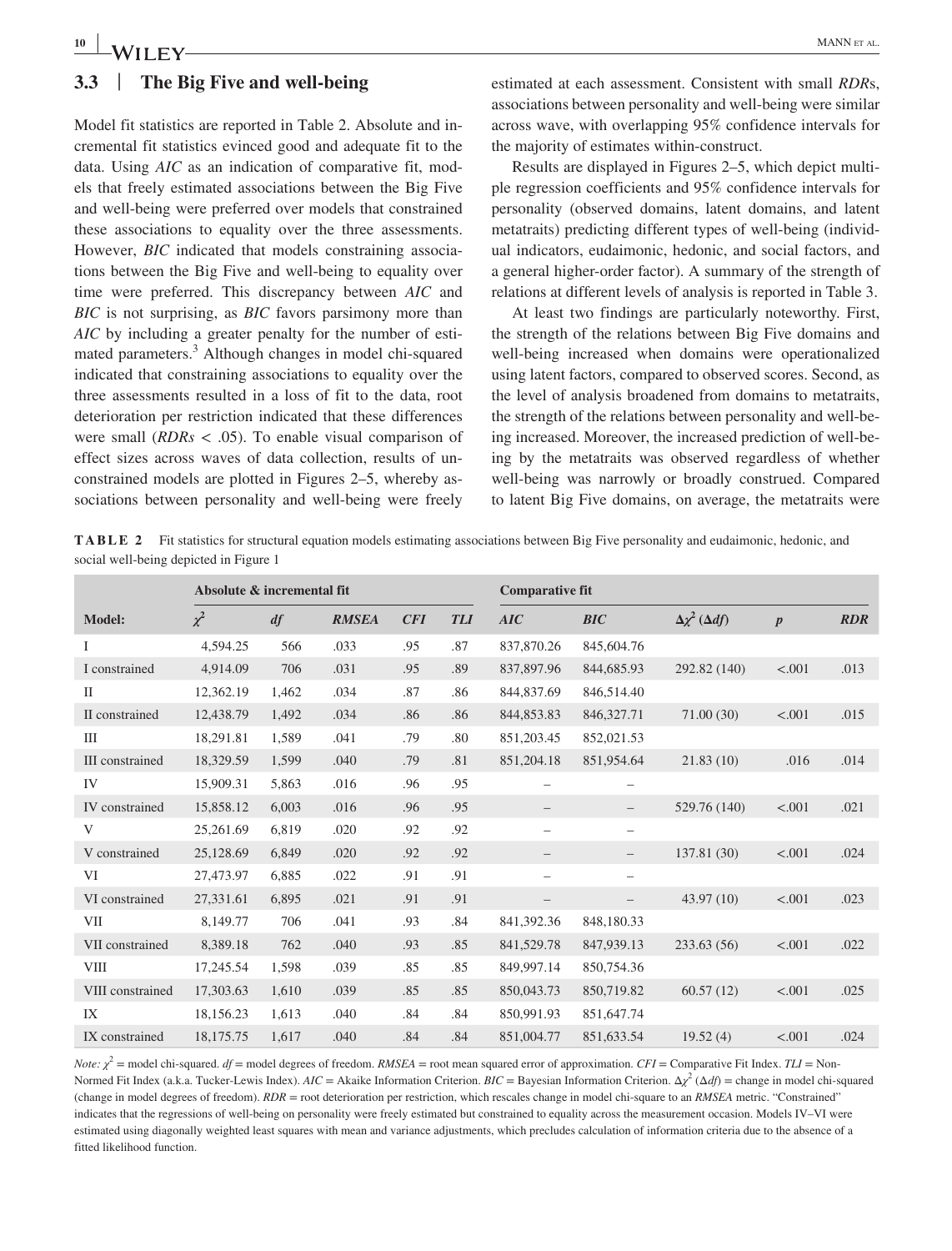**FIGURE 2** Regressions for indicators of eudaimonic well-being at three assessments on the Big Five domains or metatraits. Indicators of well-being were either regressed simultaneously on the Big Five domains (C, A, N, O, E) or Big Five metatraits  $(S \& P)$ , which are plotted along the *x*-axis. Subscripts "O" and "L" indicate whether the Big Five domains were operationalized using observed scores or latent variables. Adjacent bars depict standardized multiple regression coefficients at each of the three assessments when the average age of participants was 46, 54, & 63 years. Coefficients were reflected for Neuroticism to help ease comparison with the other Big Five domains and metatraits. Bars depict 95% confidence intervals

**FIGURE 3** Regressions for indicators of hedonic well-being and purpose in life at three assessments on the Big Five domains or metatraits. Indicators of well-being were either regressed simultaneously on the Big Five domains (C, A, N, O, E) or Big Five metatraits (S & P), which are plotted along the *x*-axis. Subscripts "O" and "L" indicate whether the Big Five domains were operationalized using observed scores or latent variables. Adjacent bars depict standardized multiple regression coefficients at each of the three assessments when the average age of participants was 46, 54, & 63 years. Coefficients were reflected for Neuroticism to help ease comparison with the other Big Five domains and metatraits. Bars depict 95% confidence intervals





 $C_{o} C_{L} A_{o} A_{L} N_{o} N_{L} O_{o} O_{L} E_{o} E_{L} S P$ 

more strongly related to fine-grained indicators of well-being (mean  $\beta$  = .29 vs. .15), broad latent factors of well-being (mean  $\beta$  = .49 vs. .23), and a general higher-order factor of well-being (mean  $\beta$  = .53 vs. .26).

**\**

0 .7 5

1 .0 0

1.0 0

1.0 0

For specific indicators that focus on narrowly defined aspects of well-being, on average, the metatraits explained twice the variance of the observed Big Five domains (26% vs. 13%). However, when the Big Five were operationalized using latent factors, the metatraits explained a similar amount of variance as the Big Five domains (26% vs. 24%). Nevertheless, for indicators of eudaimonic well-being, the metatrait Stability was more strongly related to self-acceptance and environmental mastery than any given Big Five domain, even when the domains were operationalized using latent factors (see Figure 2). Moreover, the metatrait Stability was the strongest correlate for all indicators of hedonic well-being, including positive affect, negative affect, and life satisfaction (see Figure 3). The metatrait Stability was also

 $C_{o} C_{L} A_{o} A_{L} N_{o} N_{L} O_{o} O_{L} E_{o} E_{L} S P$ 

1 2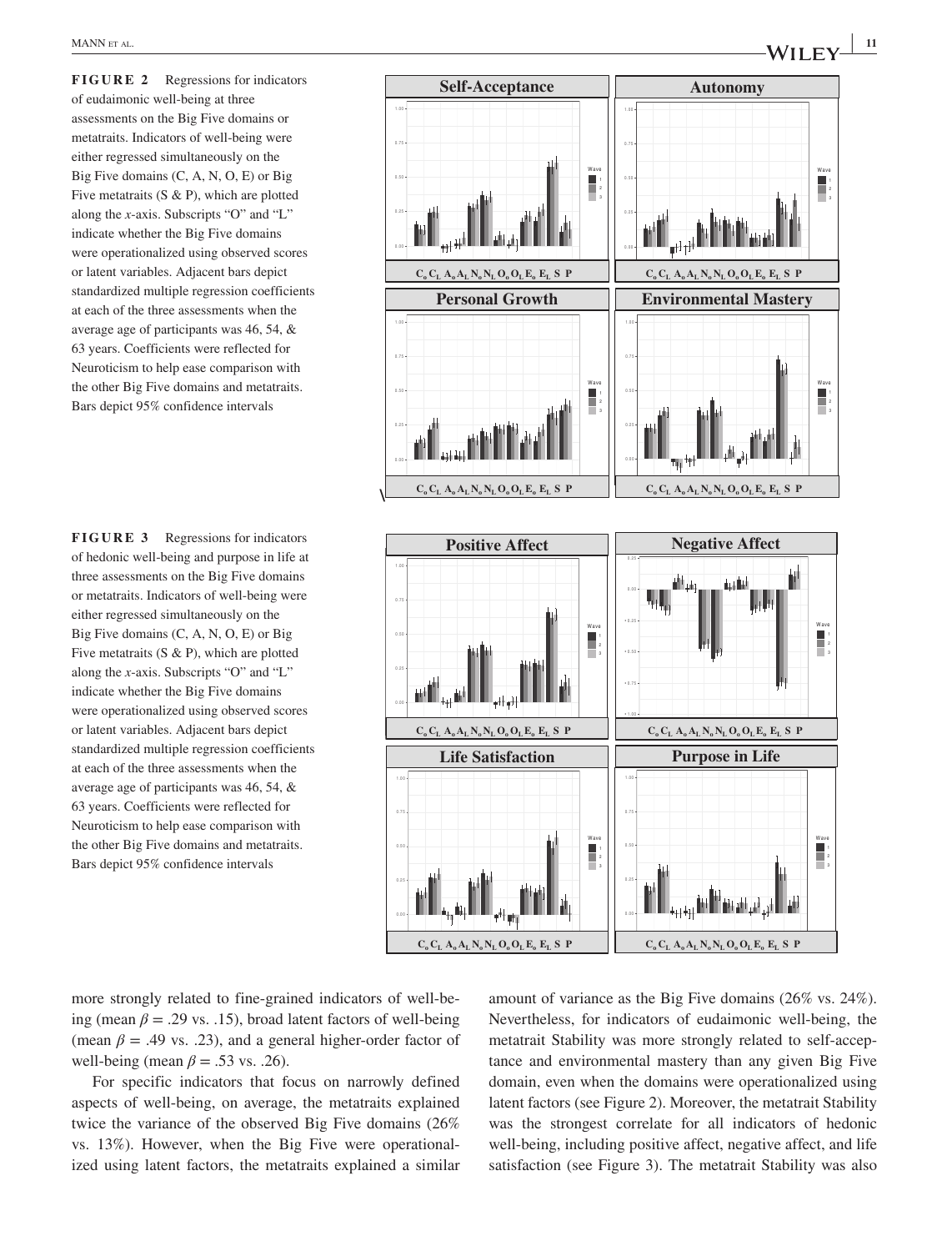

**FIGURE 4** Regressions for indicators of social well-being at three assessments on

the Big Five domains or metatraits

**FIGURE 5** Regressions of latent wellbeing factors at three assessments on the Big

Five domains or metatraits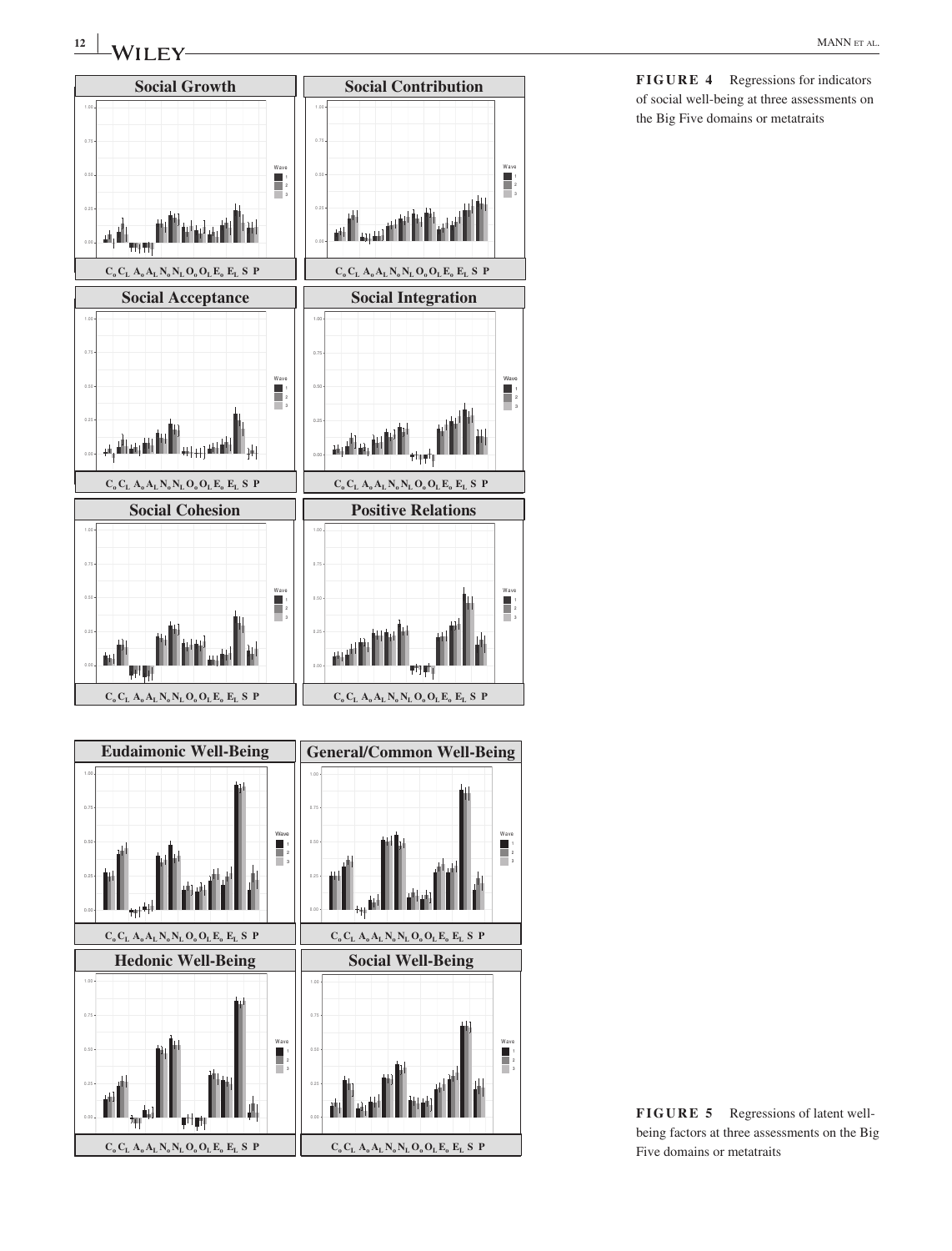**TABLE 3** Summary of relations between Big Five personality and well-being at different levels of analysis in MIDUS

|              | <b>Levels of analysis</b>    |                           | $\beta$     |             | Multiple $R^2$ |             |  |
|--------------|------------------------------|---------------------------|-------------|-------------|----------------|-------------|--|
| <b>Model</b> | <b>Personality predictor</b> | <b>Well-being outcome</b> | <b>Mean</b> | Range       | <b>Mean</b>    | Range       |  |
| T            | Observed domains             | Observed indicators       | .11         | $.00-.47$   | .13            | $.02 - .28$ |  |
| IV           | Latent domains               | Observed indicators       | .15         | $.00-0.56$  | .24            | $.05 - .40$ |  |
| <b>VII</b>   | Latent metatraits            | Observed indicators       | .29         | $.01 - .77$ | .26            | $.04 - .59$ |  |
| $\mathbf{H}$ | Observed domains             | Latent factors            | .19         | $.01 - .51$ | .40            | $.26 - .49$ |  |
| V            | Latent domains               | Latent factors            | .23         | $.01 - .58$ | .56            | $.43 - .68$ |  |
| <b>VIII</b>  | Latent metatraits            | Latent factors            | .49         | $.03 - .92$ | .74            | $.53 - .93$ |  |
| Ш            | Observed domains             | General latent factor     | .24         | $.00 - .52$ | .55            | $.53 - .57$ |  |
| <b>VI</b>    | Latent domains               | General latent factor     | .26         | $.05 - .55$ | .71            | $.69 - .73$ |  |
| IX           | Latent metatraits            | General latent factor     | .53         | $.14 - .89$ | .86            | $.85 - .88$ |  |

*Note:*  $\beta$  = absolute value of standardized multiple regression coefficient.  $R^2$  = percent of variance explained by Big Five personality domains or metatraits.



**FIGURE 6** Path diagram of Model F estimating associations between the Big Five metatraits and general well-being factors at three assessments. Standardized estimates are reported. Pathways with a single coefficient were freely estimated but constrained to equality across wave. Pathways with three coefficients were freely estimated at each wave, listed from left-to-right (W1/W2/W3). All pathways are statistically significant (*p*s < .001)

the strongest correlate for all indicators of social well-being, though increased prediction in comparison to the Big Five domains was especially pronounced for positive relations with others (see Figure 4). Personal growth and social contribution were the only indicators of well-being for which the metatrait Plasticity was more strongly related than Stability or any given Big Five domain. However, the greater prediction of well-being by Plasticity for these indicators was not especially pronounced, as confidence intervals overlapped with those for the Stability and other Big Five domains.

For eudaimonic, hedonic, and social well-being factors, on average, the metatraits explained more variance (*mean*   $R^2 = 74\%$ ) than the Big Five domains, irrespective of whether domains were operationalized using latent factors (*mean*   $R^2 = 56\%$ ) or observed scores (*mean*  $R^2 = 40\%$ ). The metatraits also explained more variance in a general high-order factor of well-being (*mean*  $R^2 = 86\%$ ), compared to the Big Five domains, irrespective of whether domains were operationalized using observed scores (*mean*  $R^2 = 55\%$ ) or latent factors (*mean*  $R^2 = 71\%$ ). Especially noteworthy is that Stability was very strongly related to eudaimonic and hedonic well-being factors (see Figure 5) as well as the higher-order factor of well-being (see Figure 6).

## **4** | **DISCUSSION**

The present study found that 48% to 49% of the variance in eudaimonic well-being, 40% to 46% of the variance in hedonic well-being, and 26% to 30% of the variance in social well-being were accounted for by observed measures of the Big Five domains. When the Big Five domains were operationalized using latent factors, these estimates increased to 66% to 68% of the variance in eudemonic, 51% to 58% of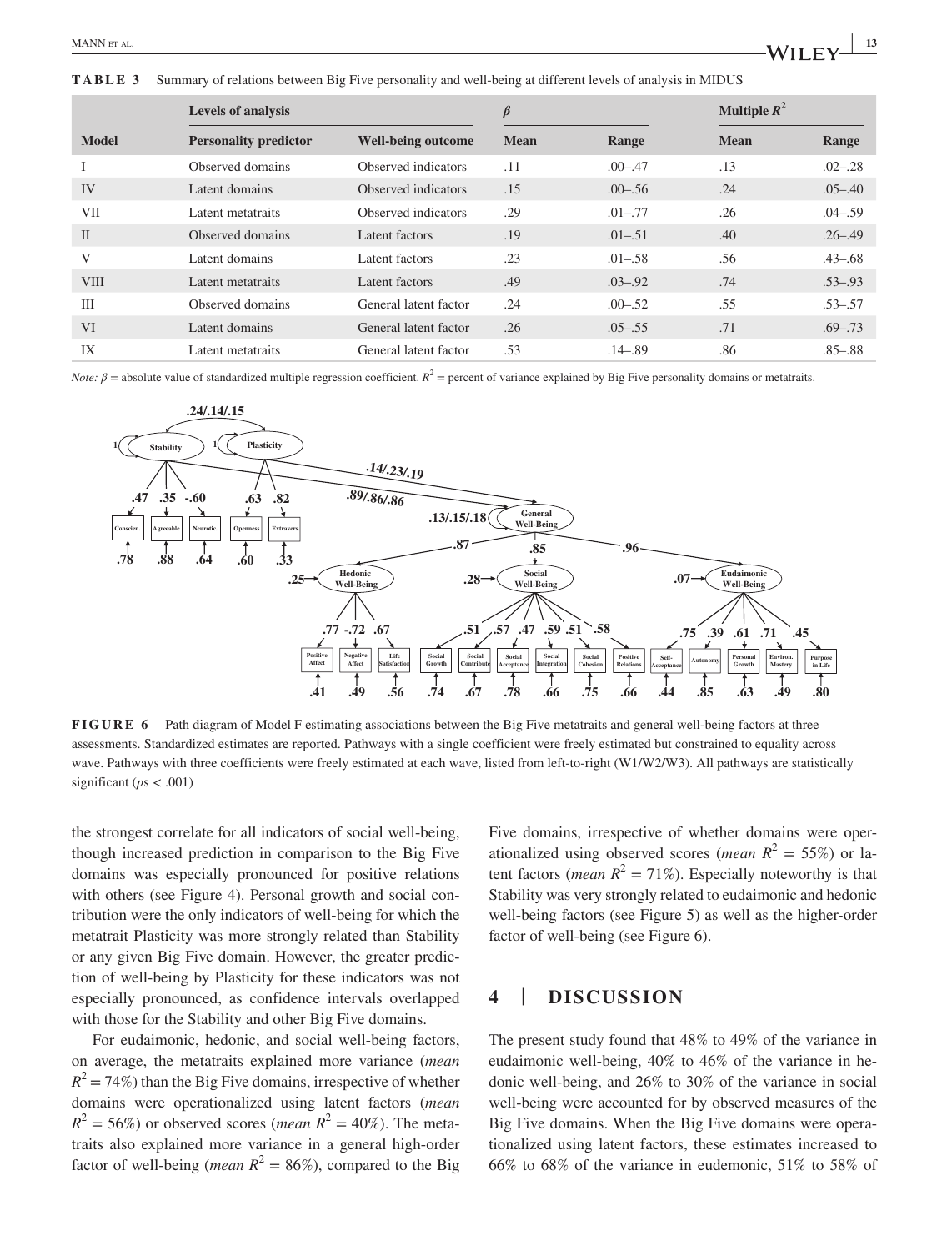the variance in hedonic, and 43% to 50% of the variance in social well-being factors. Shifting attention to a broader level of analysis, 92% to 93% of the variance in eudaimonic, 72% to 75% of the variance in hedonic, and 53% to 56% of the variance in social well-being factors was accounted for by the metatraits, Stability and Plasticity. A higher-order well-being factor, which captured the general tendency to experience higher or lower levels of eudaimonic, hedonic, *and* social well-being, was more strongly related to the metatraits (range of  $R^2 = .85-.88$ ) than to the Big Five domains, whether operationalized using observed (range of  $R^2 = .53-.57$ ) or latent variables (range of  $R^2 = .69-.73$ ). Furthermore, model comparisons indicated that these associations were largely consistent across three waves of data collection spanning approximately two decades.

These strong associations between the metatraits and well-being are consistent with the premises of CB5T, which argues that Stability and Plasticity represent individual variation in two crucial needs of any organism that must adapt to complex and changing circumstances (DeYoung, 2015). Stability reflects the capacity to maintain stable goal-directed functioning, whereas Plasticity reflects the capacity to explore and adapt to novelty. If, as CB5T asserts, well-being is crucially dependent on the capacity to make progress toward one's goals, then, it is sensible that variation in Stability is strongly linked to well-being. CB5T would also expect Stability to be more strongly linked to well-being than Plasticity is, as shown in our results, because exploration is beneficial only inasmuch as it ultimately furthers goal pursuit, and exploration under the wrong circumstances can be destabilizing. Importantly, the present study furthers research on personality and well-being by highlighting the metatraits of the Big Five as an especially potent level of analysis for explaining individual differences in well-being. Previous studies of the Big Five and well-being may have underestimated their interdependence by focusing exclusively on the Big Five domains without considering the metatraits.

Of the three kinds of well-being examined in the present study, eudaimonic and hedonic well-being were more strongly tied to Stability than was social well-being. Associations between well-being and the Big Five domains, particularly Agreeableness and Openness, also provide evidence for the discriminant validity of eudaimonic, hedonic, and social well-being. Agreeableness was positively associated with social well-being but not with eudaimonic or hedonic well-being. Openness/intellect was positively correlated with eudaimonic well-being and, to a lesser extent, with social well-being but was not correlated with hedonic well-being. In sum, results of the present study highlight the importance of studying different aspects of well-being, despite their high correlations with one another that are evident in high standardized loadings on a general higher-order factor. Our results also suggest that social well-being in particular is more

distinct from broad domains and metatraits of personality than are eudaimonic and hedonic well-being.

The multivariate associations between personality and well-being documented in the current study remained largely unchanged across three waves of data collection, spanning nearly two decades. This finding suggests that the role of personality in explaining individual differences in well-being remains relatively unchanged across adulthood. Although this study is more comprehensive than most studies of links between personality and well-being, it nonetheless has limitations. Variables were measured during a period of life span development for which, in general, there is relatively little personality change, so it remains an open question whether the findings of strong overlap between the metatrait Stability and well-being would generalize to younger ages.

Another limitation is that all variables were measured using self-report scales. Consequently, the extent to which shared method variance contributed to associations between personality and well-being remains unknown. Future studies of the metatraits and well-being would benefit from incorporating information from multiple informants in the measurement of personality and well-being. Nonetheless, using the metatraits as simultaneous predictors of well-being allows inferences regarding their unique associations with well-being that are less confounded by method variance, by controlling for their shared variance. This shared variance appears to be due to an artifact known as halo or evaluative consistency bias, which refers to the tendency for people to be consistent in rating themselves as having desirable qualities or not (Anusic et al., 2009). That this bias inflates the correlation between the metatraits is evident in the fact that they are uncorrelated when estimated using multiple raters (Chang et al., 2012; DeYoung, 2006). Using the metatraits as simultaneous predictors and thereby estimating their unique associations with well-being after removing the variance they share helps to ensure that the strong association of Stability with well-being is not merely due to bias in self-ratings.

The bandwidth-fidelity problem was described long ago (Cronbach, 1949; Cronbach & Gleser, 1957), defined by the trade-off between the use of constructs that cover extensive variance in personality (e.g., the metatrait level of analysis) and measures that focus more narrowly on a smaller subset of behavior and experience (e.g., the facet level of analysis). In contrast to previous meta-analytic work that has demonstrated the utility of increasing fidelity by focusing on narrowly defined facets of personality in the prediction of well-being (Anglim et al., 2020; Briley & Tucker-Drob, 2012), the present study found that increasing bandwidth also improves the prediction of well-being. It has been suggested that when personality is broadly construed it is likely to provide high prediction of broadly construed outcomes, such that predictive power will be maximized when the degree of generality or specificity for predictors matches the degree of generality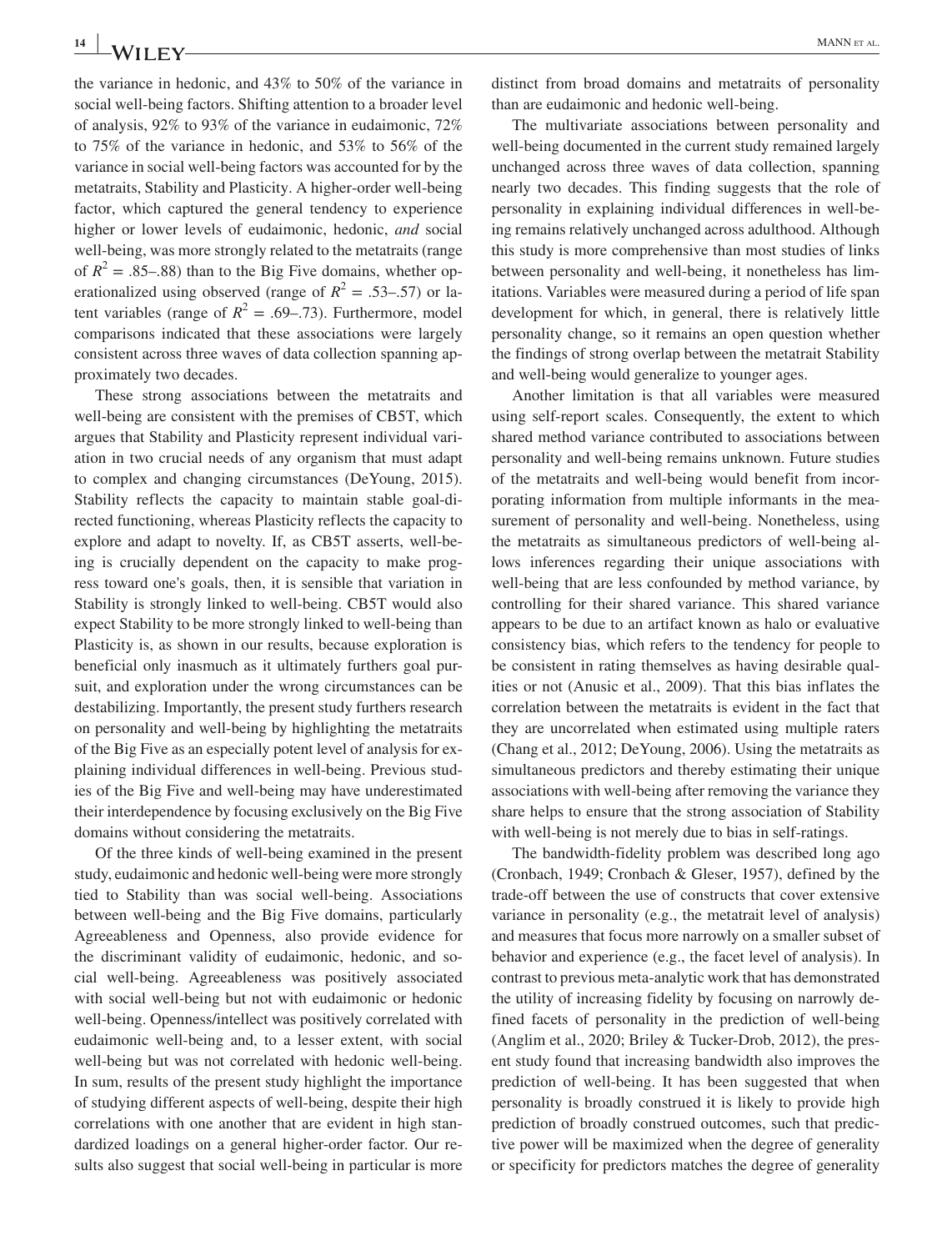or specificity for outcomes (Ones & Viswesvaran, 1996). However, the present study found that the metatraits, relative to the Big Five, were more strongly related not only to broad factors of well-being, but often to specific indicators of well-being as well. Thus, irrespective of the level of analysis used to operationalize well-being, the metatraits tended to outperform the Big Five in the prediction of well-being. Moreover, the same conclusion held even when the Big Five were operationalized using latent factors, placing them on more equal psychometric footing to the metatraits by accounting for unsystematic measurement error that is unique to individual items.

# **5** | **CONCLUSION**

Across adulthood, personality is strongly predictive of selfratings of three broad types of well-being (eudaimonic, hedonic, and social) and, even more so, of the general tendency to experience all three types of well-being. The two metatraits of the Big Five accounted for more of the variance in well-being than the Big Five themselves, which is notable in part because larger sets of predictors have an inherent advantage over smaller sets in accounting for variance in any criterion. Stability, the shared variance of Conscientiousness, Agreeableness, and low Neuroticism, accounted for a remarkably large amount of the variance in well-being, suggesting that the degree to which well-being is consistent over time has much to do with the ability and tendency of the person to avoid disruption of their ongoing goal pursuit by emotions, impulses, and doubts. This study helps to connect research on well-being with current theoretical accounts of the Big Five and their metatraits (DeYoung, 2015; DeYoung & Krueger, 2018). Moreover, it is also consistent with a much older theoretical account of personality, as it shows that wellbeing is closely tied to what Gordon Allport deemed a mature personality.

#### **ACKNOWLEDGEMENTS**

This research was supported by a grant from the John Templeton Foundation, through the Genetics and Human Agency project. Since 1995 the MIDUS study has been funded by the following: John D. and Catherine T. MacArthur Foundation Research Network; National Institute on Aging (P01-AG020166); National institute on Aging (U19-AG051426). These analyses were also partially supported by a data analysis grant from the National Institute on Aging (R01 AG058595).

### **CONFLICT OF INTEREST**

The author(s) declared no potential conflicts of interest with respect to the research, authorship, and/or publication of this article.

#### **ORCID**

*Frank D. Mann* **D** <https://orcid.org/0000-0002-5450-0620> *Colin G. DeYoung* [https://orcid.](https://orcid.org/0000-0001-5621-1091) [org/0000-0001-5621-1091](https://orcid.org/0000-0001-5621-1091)

#### **ENDNOTES**

- <sup>1</sup> There is no fitted likelihood function when models are estimated using weighted least squares. Consequently, information criteria cannot be computed for these models, including *AIC* and *BIC*, because  $AIC = -2\ln 1 + 2p$  and  $BIC = -2\ln 1 + \ln(n)p$ , where *L* is the fitted likelihood function, *p* is the number of freely estimated parameters, and  $n =$  sample size.
- <sup>2</sup> This meta-analysis did not find evidence supporting a general factor of personality (GFP). The metatraits appear to be correlated only in single-informant data, indicating that the GFP is likely a statistical artifact rather than a substantive trait (see also Revelle & Wilt, 2013).
- <sup>3</sup> If  $n > 7$ , then, *BIC* entails a greater penalty for model complexity than  $AIC$  because  $ln(8) > 2$ .

#### **REFERENCES**

- Alexandrova, A. (2017). *A philosophy for the science of well-being*. Oxford University Press.
- Allport, G. W. (1937). *Personality: A psychological interpretation*.Holt.
- Allport, G. W. (1961). *Pattern and growth in personality*. Holt, Rinehart, & Winston.
- Anglim, J., & Grant, S. (2016). Predicting psychological and subjective well-being from personality: Incremental prediction from 30 facets over the Big 5. *Journal of Happiness Studies*, *17*(1), 59–80. [https://](https://doi.org/10.1007/s10902-014-9583-7) [doi.org/10.1007/s10902-014-9583-7](https://doi.org/10.1007/s10902-014-9583-7)
- Anglim, J., Horwood, S., Smillie, L. D., Marrero, R. J., & Wood, J. K. (2020). Predicting psychological and subjective well-being from personality: A meta-analysis. *Psychological Bulletin*, *146*(4), 279–323.
- Anusic, I., Schimmack, U., Pinkus, R. T., & Lockwood, P. (2009). The nature and structure of correlations among Big Five ratings: The halo-alpha-beta model. *Journal of Personality and Social Psychology*, *97*(6), 1142–1156.<https://doi.org/10.1037/a0017159>
- Bartels, M., Cacioppo, J. T., van Beijsterveldt, T. C., & Boomsma, D. I. (2013). Exploring the association between well-being and psychopathology in adolescents. *Behavior Genetics*, *43*(3), 177–190. <https://doi.org/10.1007/s10519-013-9589-7>
- Bedford-Petersen, C., DeYoung, C. G., Tiberius, V., & Syed, M. (2019). Integrating philosophical and psychological approaches to wellbeing: The role of success in personal projects. *Journal of Moral Education*, *48*(1), 84–97.
- Bishop, M. A. (2015). *The good life: Unifying the philosophy and psychology of well-being*. Oxford University Press.
- Bleidorn, W., Hopwood, C. J., & Lucas, R. E. (2018). Life events and personality trait change. *Journal of Personality*, *86*, 83–96.
- Briley, D. A., & Tucker-Drob, E. M. (2012). Broad bandwidth or high fidelity? Evidence from the structure of genetic and environmental effects on the facets of the five factor model. *Behavior Genetics*, *42*(5), 743–763.<https://doi.org/10.1007/s10519-012-9548-8>
- Brim, O. G., Ryff, C. D., & Kessler, R. C. (2004). *The MIDUS National Survey: An overview*. University of Chicago Press.
- Caspi, A., Houts, R. M., Belsky, D. W., Goldman-Mellor, S. J., Harrington, H. L., Israel, S., Meier, M. H., Ramrakha, S., Shalev,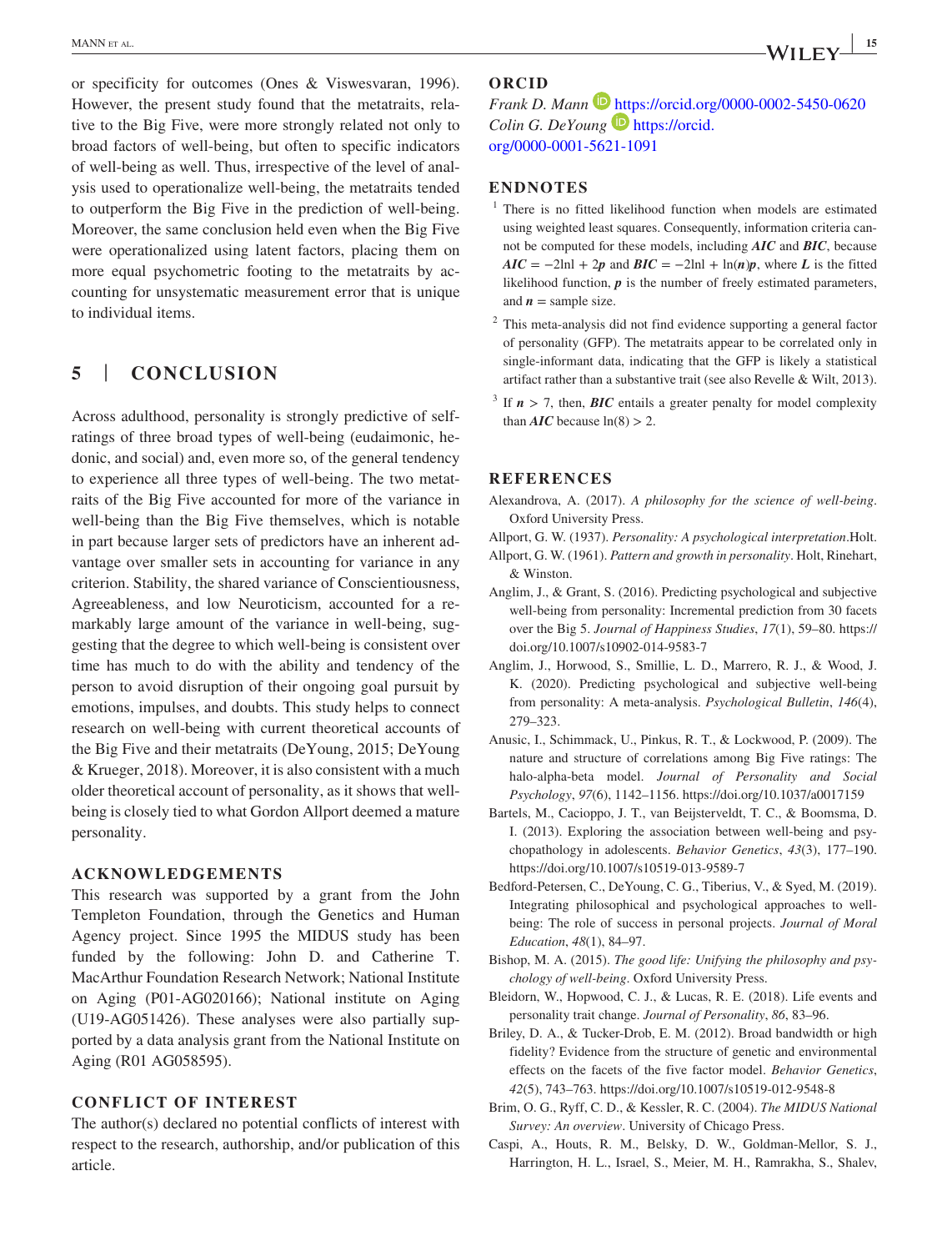I., Poulton, R., & Moffitt, T. E. (2014). The p factor: One general psychopathology factor in the structure of psychiatric disorders? *Clinical Psychological Science*, *2*(2), 119–137. [https://doi.](https://doi.org/10.1177/2167702613497473) [org/10.1177/2167702613497473](https://doi.org/10.1177/2167702613497473)

- Castellanos-Ryan, N., Brière, F. N., O'Leary-Barrett, M., Banaschewski, T., Bokde, A., Bromberg, U., Büchel, C., Flor, H., Frouin, V., Gallinat, J., Garavan, H., Martinot, J.-L., Nees, F., Paus, T., Pausova, Z., Rietschel, M., Smolka, M. N., Robbins, T. W., Whelan, R., … Conrod, P. (2016). The structure of psychopathology in adolescence and its common personality and cognitive correlates. *Journal of Abnormal Psychology*, *125*(8), 1039–1052. [https://doi.org/10.1037/](https://doi.org/10.1037/abn0000193) [abn0000193](https://doi.org/10.1037/abn0000193)
- Chang, L., Connelly, B. S., & Geeza, A. A. (2012). Separating method factors and higher order traits of the Big Five: A meta-analytic multitrait-multimethod approach. *Journal of Personality and Social Psychology*, *102*, 408–426. [https://doi.org/10.1037/](https://doi.org/10.1037/a0025559) [a0025559](https://doi.org/10.1037/a0025559)
- Charles, S. T., Reynolds, C. A., & Gatz, M. (2001). Age-related differences and change in positive and negative affect over 23 years. *Journal of Personality and Social Psychology*, *80*(1), 136–151. <https://doi.org/10.1037/0022-3514.80.1.136>
- Cronbach, L. J. (1949). *Essentials of psychological testing*. Harper.
- Cronbach, L. J., & Gleser, G. C. (1957). *Psychological tests and personnel decisions*. University of Illinois Press.
- DeNeve, K. M., & Copper, H. (1998). The happy personality: A meta-analysis of 137 personality traits and subjective well-being. *Psychological Bulletin*, *124*(2), 197–229. [https://doi.](https://doi.org/10.1037/0033-2909.124.2.197) [org/10.1037/0033-2909.124.2.197](https://doi.org/10.1037/0033-2909.124.2.197)
- DeYoung, C. G. (2006). Higher-order factors of the Big Five in a multi-informant sample. *Journal of Personality and Social Psychology*, *91*(6), 1138–1151. <https://doi.org/10.1037/0022-3514.91.6.1138>
- DeYoung, C. G. (2015). Cybernetic Big Five theory. *Journal of Research in Personality*, *56*, 33–58.<https://doi.org/10.1016/j.jrp.2014.07.004>
- DeYoung, C. G., & Krueger, R. F. (2018). Understanding psychopathology: Cybernetics and psychology on the boundary between order and chaos. *Psychological Inquiry*, *29*(3), 165–174. [https://doi.](https://doi.org/10.1080/1047840X.2018.1513690) [org/10.1080/1047840X.2018.1513690](https://doi.org/10.1080/1047840X.2018.1513690)
- DeYoung, C. G., Peterson, J. B., & Higgins, D. M. (2002). Higher-order factors of the Big Five predict conformity: Are there neuroses of health? *Personality and Individual Differences*, *33*(4), 533–552. [https://doi.org/10.1016/S0191-8869\(01\)00171-4](https://doi.org/10.1016/S0191-8869(01)00171-4)
- Digman, J. M. (1997). Higher-order factors of the Big Five. *Journal of Personality and Social Psychology*, *73*(6), 1246–1256. [https://doi.](https://doi.org/10.1037/0022-3514.73.6.1246) [org/10.1037/0022-3514.73.6.1246](https://doi.org/10.1037/0022-3514.73.6.1246)
- Erikson, E. H. (1959). Identity and the life cycle: Selected papers. *Psychological Issues*, *I*, 1–171.
- Friedman, H. S., Kern, M. L., & Reynolds, C. A. (2010). Personality and health, subjective well-being, and longevity. *Journal of Personality*, *78*(1), 179–216.<https://doi.org/10.1111/j.1467-6494.2009.00613.x>
- Gallagher, M. W., Lopez, S. J., & Preacher, K. J. (2009). The hierarchical structure of well-being. *Journal of Personality*, *77*(4), 1025– 1050. <https://doi.org/10.1111/j.1467-6494.2009.00573.x>
- Garcia, D. (2011). Two models of personality and well-being among adolescents. *Personality and Individual Differences*, *50*(8), 1208– 1212. <https://doi.org/10.1016/j.paid.2011.02.009>
- Grant, S., Langan-Fox, J., & Anglim, J. (2009). The Big Five traits as predictors of subjective and psychological well-being. *Psychological Reports*, *105*(1), 205–231. [https://doi.org/10.2466/](https://doi.org/10.2466/PR0.105.1.205-231) [PR0.105.1.205-231](https://doi.org/10.2466/PR0.105.1.205-231)
- Hallquist, M. N., & Wiley, J. F. (2018). MplusAutomation: An R package for facilitating large-scale latent variable analyses in M plus. *Structural Equation Modeling: A Multidisciplinary Journal*, *25*(4), 621–638.
- Haybron, D. M., & Tiberius, V. (2015). Well-being policy: What standard of well-being? *Journal of the American Philosophical Association*, *1*(4), 712–733. <https://doi.org/10.1017/apa.2015.23>
- Hill, P. L., Turiano, N. A., Mroczek, D. K., & Roberts, B. W. (2012). Examining concurrent and longitudinal relations between personality traits and social well-being in adulthood. *Social Psychological and Personality Science*, *3*(6), 698–705. [https://doi.org/10.1177/19485](https://doi.org/10.1177/1948550611433888) [50611433888](https://doi.org/10.1177/1948550611433888)
- Hopwood, C. J., & Donnellan, M. B. (2010). How should the internal structure of personality inventories be evaluated? *Personality and Social Psychology Review*, *14*(3), 332–346. [https://doi.](https://doi.org/10.1177/1088868310361240) [org/10.1177/1088868310361240](https://doi.org/10.1177/1088868310361240)
- John, O. P., Naumann, L. P., & Soto, C. J. (2008). Paradigm shift to the integrative Big Five trait taxonomy. *Handbook of Personality: Theory and Research*, *3*, 114–158.
- Joshanloo, M. (2016). Revisiting the empirical distinction between hedonic and eudaimonic aspects of well-being using exploratory structural equation modeling. *Journal of Happiness Studies*, *17*(5), 2023–2036.<https://doi.org/10.1007/s10902-015-9683-z>
- Joshanloo, M. (2019). Structural and discriminant validity of the tripartite model of mental well-being: Differential relationships with the Big Five traits. *Journal of Mental Health*, *28*(2), 168–174.
- Joshanloo, M., Capone, V., Petrillo, G., & Caso, D. (2017). Discriminant validity of hedonic, social, and psychological well-being in two Italian samples. *Personality and Individual Differences*, *109*, 23–27. <https://doi.org/10.1016/j.paid.2016.12.036>
- Joshanloo, M., & Jovanović, V. (2017). The factor structure of the mental health continuum-short form (MHC-SF) in Serbia: An evaluation using exploratory structural equation modeling. *Journal of Mental Health*, *26*(6), 510–515.
- Joshanloo, M., & Nosratabadi, M. (2009). Levels of mental health continuum and personality traits. *Social Indicators Research*, *90*(2), 211–224. <https://doi.org/10.1007/s11205-008-9253-4>
- Jung, C. G. (1933). *Modern man in search of a soul* (W. S. Dell & C. F. Baynes, Trans.). Harcourt, Brace & World.
- Kandler, C., Kornadt, A. E., Hagemeyer, B., & Neyer, F. J. (2015). Patterns and sources of personality development in old age. *Journal of Personality and Social Psychology*, *109*(1), 175–191. [https://doi.](https://doi.org/10.1037/pspp0000028) [org/10.1037/pspp0000028](https://doi.org/10.1037/pspp0000028)
- Kashdan, T. B., Biswas-Diener, R., & King, L. A. (2008). Reconsidering happiness: The costs of distinguishing between hedonics and eudaimonia. *The Journal of Positive Psychology*, *3*(4), 219–233. <https://doi.org/10.1080/17439760802303044>
- Kendler, K. S., Myers, J. M., Maes, H. H., & Keyes, C. L. (2011). The relationship between the genetic and environmental influences on common internalizing psychiatric disorders and mental well-being. *Behavior Genetics*, *41*(5), 641–650. [https://doi.org/10.1007/s1051](https://doi.org/10.1007/s10519-011-9466-1) [9-011-9466-1](https://doi.org/10.1007/s10519-011-9466-1)
- Keyes, C. L., & Annas, J. (2009). Feeling good and functioning well: Distinctive concepts in ancient philosophy and contemporary science. *The Journal of Positive Psychology*, *4*(3), 197–201. [https://doi.](https://doi.org/10.1080/17439760902844228) [org/10.1080/17439760902844228](https://doi.org/10.1080/17439760902844228)
- Keyes, C. L., Kendler, K. S., Myers, J. M., & Martin, C. C. (2015). The genetic overlap and distinctiveness of flourishing and the Big Five personality traits. *Journal of Happiness Studies*, *16*(3), 655–668. <https://doi.org/10.1007/s10902-014-9527-2>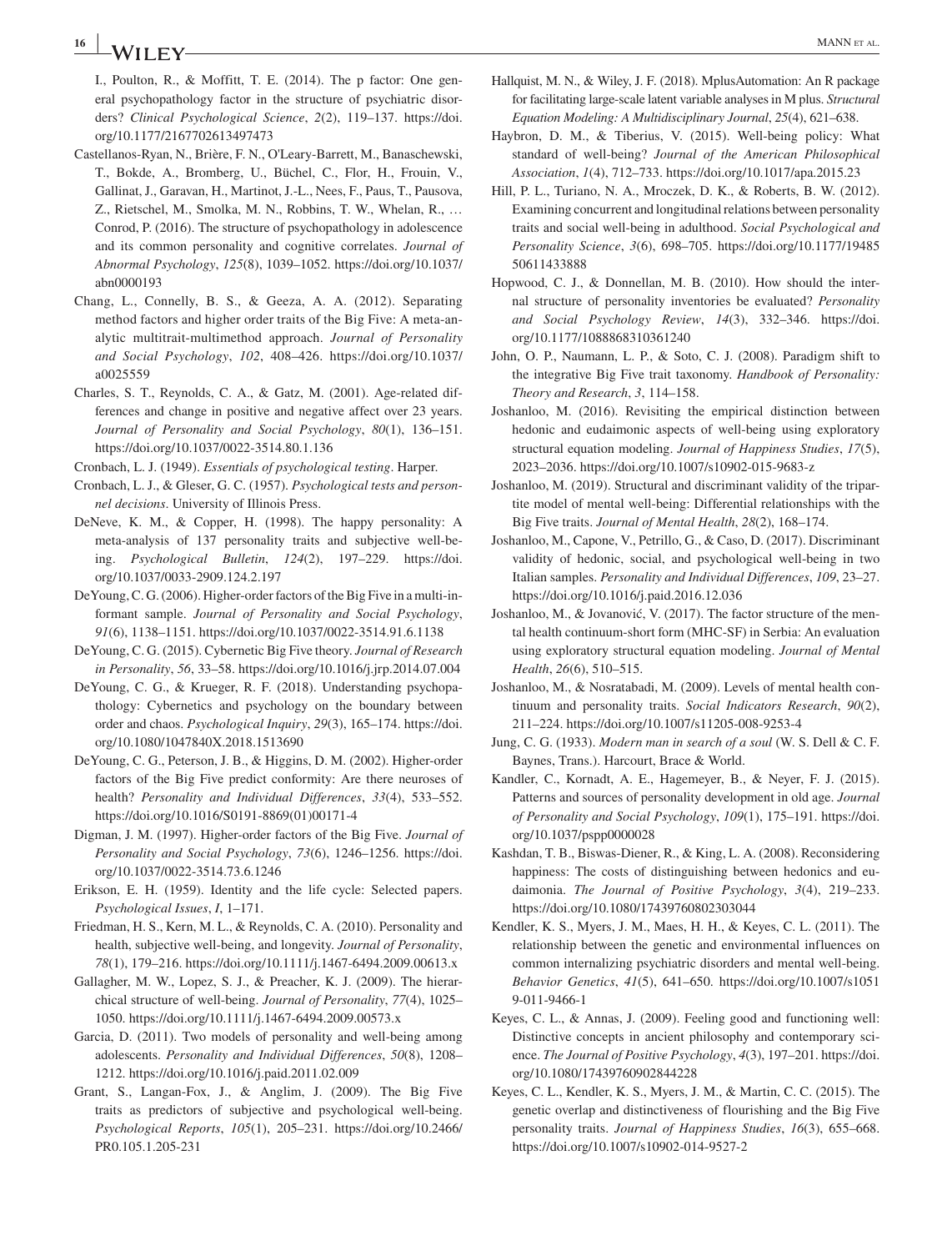- Keyes, C. L., Myers, J. M., & Kendler, K. S. (2010). The structure of the genetic and environmental influences on mental well-being. *American Journal of Public Health*, *100*(12), 2379–2384. [https://](https://doi.org/10.2105/AJPH.2010.193615) [doi.org/10.2105/AJPH.2010.193615](https://doi.org/10.2105/AJPH.2010.193615)
- Keyes, C. L., Shmotkin, D., & Ryff, C. D. (2002). Optimizing well-being: The empirical encounter of two traditions. *Journal of Personality and Social Psychology*, *82*(6), 1007–1022. [https://doi.](https://doi.org/10.1037/0022-3514.82.6.1007) [org/10.1037/0022-3514.82.6.1007](https://doi.org/10.1037/0022-3514.82.6.1007)
- Klimstra, T. A., Bleidorn, W., Asendorpf, J. B., Van Aken, M. A., & Denissen, J. J. (2013). Correlated change of Big Five personality traits across the lifespan: A search for determinants. *Journal of Research in Personality*, *47*(6), 768–777. [https://doi.org/10.1016/j.](https://doi.org/10.1016/j.jrp.2013.08.004) [jrp.2013.08.004](https://doi.org/10.1016/j.jrp.2013.08.004)
- Lahey, B. B., Krueger, R. F., Rathouz, P. J., Waldman, I. D., & Zald, D. H. (2017). Validity and utility of the general factor of psychopathology. *World Psychiatry*, *16*(2), 142–144. [https://doi.org/10.1002/](https://doi.org/10.1002/wps.20410) [wps.20410](https://doi.org/10.1002/wps.20410)
- Lamers, S. M., Westerhof, G. J., Kovács, V., & Bohlmeijer, E. T. (2012). Differential relationships in the association of the Big Five personality traits with positive mental health and psychopathology. *Journal of Research in Personality*, *46*(5), 517–524. [https://doi.](https://doi.org/10.1016/j.jrp.2012.05.012) [org/10.1016/j.jrp.2012.05.012](https://doi.org/10.1016/j.jrp.2012.05.012)
- Linley, P. A., Maltby, J., Wood, A. M., Osborne, G., & Hurling, R. (2009). Measuring happiness: The higher order factor structure of subjective and psychological well-being measures. *Personality and Individual Differences*, *47*(8), 878–884. [https://doi.org/10.1016/j.](https://doi.org/10.1016/j.paid.2009.07.010) [paid.2009.07.010](https://doi.org/10.1016/j.paid.2009.07.010)
- Lucas, R. E., & Donnellan, M. B. (2007). How stable is happiness? Using the STARTS model to estimate the stability of life satisfaction. *Journal of Research in Personality*, *41*(5), 1091–1098. [https://](https://doi.org/10.1016/j.jrp.2006.11.005) [doi.org/10.1016/j.jrp.2006.11.005](https://doi.org/10.1016/j.jrp.2006.11.005)
- Mann, F. D., DeYoung, C. G., & Krueger, R. F. (2020). Patterns of cumulative continuity and maturity in Big Five personality and wellbeing: Evidence from a large longitudinal sample of adults. *Personality and Individual Differences*, 109737.
- Marsh, H. W., Hau, K.-T., & Wen, Z. (2004). In search of golden rules: Comment on hypothesis-testing approaches to setting cutoff values for fit indexes and dangers in overgeneralizing Hu and Bentler's (1999) findings. *Structural Equation Modeling: A Multidisciplinary Journal*, *11*(3), 320–341. [https://doi.org/10.1207/s15328007sem1103\\_2](https://doi.org/10.1207/s15328007sem1103_2)
- Marsh, H. W., Lüdtke, O., Muthén, B., Asparouhov, T., Morin, A. J., Trautwein, U., & Nagengast, B. (2010). A new look at the Big Five factor structure through exploratory structural equation modeling. *Psychological Assessment*, *22*(3), 471–491. [https://doi.org/10.1037/](https://doi.org/10.1037/a0019227) [a0019227](https://doi.org/10.1037/a0019227)
- McCrae, R. R., Zonderman, A. B., Costa, P. T., Jr., Bond, M. H., & Paunonen, S. (1996). Evaluating the replicability of factors in the Revised NEO Personality Inventory: Confirmatory factor analysis versus rocrustes rotation. *Journal of Personality and Social Psychology*, *70*, 552–566.
- Muthén, L. K., & Muthén, B. O. (1998–2017). *Mplus user's guide* (8th ed.). Muthén & Muthén.
- Ones, D. S., & Viswesvaran, C. (1996). Bandwidth–fidelity dilemma in personality measurement for personnel selection. *Journal of Organizational Behavior*, *17*(6), 609–626. [https://doi.org/10.1002/](https://doi.org/10.1002/(SICI)1099-1379(199611)17:6%3C609:AID-JOB1828%3E3.0.CO;2-K) [\(SICI\)1099-1379\(199611\)17:6<609:AID-JOB1828>3.0.CO;2-K](https://doi.org/10.1002/(SICI)1099-1379(199611)17:6%3C609:AID-JOB1828%3E3.0.CO;2-K)
- Revelle, W., & Wilt, J. (2013). The general factor of personality: A general critique. *Journal of Research in Personality*, *47*(5), 493–504. <https://doi.org/10.1016/j.jrp.2013.04.012>
- Rigdon, E. E. (1996). CFI versus RMSEA: A comparison of two fit indexes for structural equation modeling. *Structural Equation Modeling: A Multidisciplinary Journal*, *3*(4), 369–379. [https://doi.](https://doi.org/10.1080/10705519609540052) [org/10.1080/10705519609540052](https://doi.org/10.1080/10705519609540052)
- Roberts, B. W., Wood, D., & Caspi, A. (2008). The development of personality traits in adulthood. *Handbook of Personality: Theory and Research*, *3*, 375–398.
- Ryan, R. M., & Deci, E. L. (2001). On happiness and human potentials: A review of research on hedonic and eudaimonic well-being. *Annual Review of Psychology*, *52*(1), 141–166. [https://doi.org/10.1146/](https://doi.org/10.1146/annurev.psych.52.1.141) [annurev.psych.52.1.141](https://doi.org/10.1146/annurev.psych.52.1.141)
- Ryff, C. D. (1995). Psychological well-being in adult life. *Current Directions in Psychological Science*, *4*(4), 99–104. [https://doi.](https://doi.org/10.1111/1467-8721.ep10772395) [org/10.1111/1467-8721.ep10772395](https://doi.org/10.1111/1467-8721.ep10772395)
- Ryff, C. D. (2014). Psychological well-being revisited: Advances in the science and practice of eudaimonia. *Psychotherapy and Psychosomatics*, *83*(1), 10–28.<https://doi.org/10.1159/000353263>
- Ryff, C. D., & Keyes, C. L. M. (1995). The structure of psychological well-being revisited. *Journal of Personality and Social Psychology*, *69*(4), 719–727.<https://doi.org/10.1037/0022-3514.69.4.719>
- Ryff, C. D., & Krueger, R. F. (Eds.). (2018). *The Oxford handbook of integrative health science*. Oxford University Press.
- Ryff, C. D., & Singer, B. H. (2008). Know thyself and become what you are: A eudaimonic approach to psychological well-being. *Journal of Happiness Studies*, *9*(1), 13–39. [https://doi.org/10.1007/s1090](https://doi.org/10.1007/s10902-006-9019-0) [2-006-9019-0](https://doi.org/10.1007/s10902-006-9019-0)
- Schmutte, P. S., & Ryff, C. D. (1997). Personality and well-being: Reexamining methods and meanings. *Journal of Personality and Social Psychology*, *73*(3), 549–559.<https://doi.org/10.1037/0022-3514.73.3.549>
- Soto, C. J. (2015). Is happiness good for your personality? Concurrent and prospective relations of the Big Five with subjective well-being. *Journal of Personality*, *83*(1), 45–55.<https://doi.org/10.1111/jopy.12081>
- Specht, J., Egloff, B., & Schmukle, S. C. (2013). Examining mechanisms of personality maturation: The impact of life satisfaction on the development of the Big Five personality traits. *Social Psychological and Personality Science*, *4*(2), 181–189. [https://doi.](https://doi.org/10.1177/1948550612448197) [org/10.1177/1948550612448197](https://doi.org/10.1177/1948550612448197)
- Steel, P., Schmidt, J., & Shultz, J. (2008). Refining the relationship between personality and subjective well-being. *Psychological Bulletin*, *134*(1), 138–161. <https://doi.org/10.1037/0033-2909.134.1.138>
- Strus, W., & Cieciuch, J. (2017). Towards a synthesis of personality, temperament, motivation, emotion and mental health models within the circumplex of personality metatraits. *Journal of Research in Personality*, *66*, 70–95. <https://doi.org/10.1016/j.jrp.2016.12.002>
- Sun, J., Kaufman, S. B., & Smillie, L. D. (2018). Unique associations between Big Five personality aspects and multiple dimensions of well-being. *Journal of Personality*, *86*(2), 158–172. [https://doi.](https://doi.org/10.1111/jopy.12301) [org/10.1111/jopy.12301](https://doi.org/10.1111/jopy.12301)
- Tackett, J. L., Lahey, B. B., Van Hulle, C., Waldman, I., Krueger, R. F., & Rathouz, P. J. (2013). Common genetic influences on negative emotionality and a general psychopathology factor in childhood and adolescence. *Journal of Abnormal Psychology*, *122*(4), 1142–1153. <https://doi.org/10.1037/a0034151>
- Tauber, B., Wahl, H. W., & Schröder, J. (2016). Personality and life satisfaction over 12 years. *The Journal of Gerontopsychology and Geriatric Psychiatry*, *29*, 27–48.<https://doi.org/10.1024/1662-9647/a000141>
- Tiberius, V. (2006). Well-being: Psychological research for philosophers. *Philosophy Compass*, *1*(5), 493–505. [https://doi.org/10.1111/](https://doi.org/10.1111/j.1747-9991.2006.00038.x) [j.1747-9991.2006.00038.x](https://doi.org/10.1111/j.1747-9991.2006.00038.x)